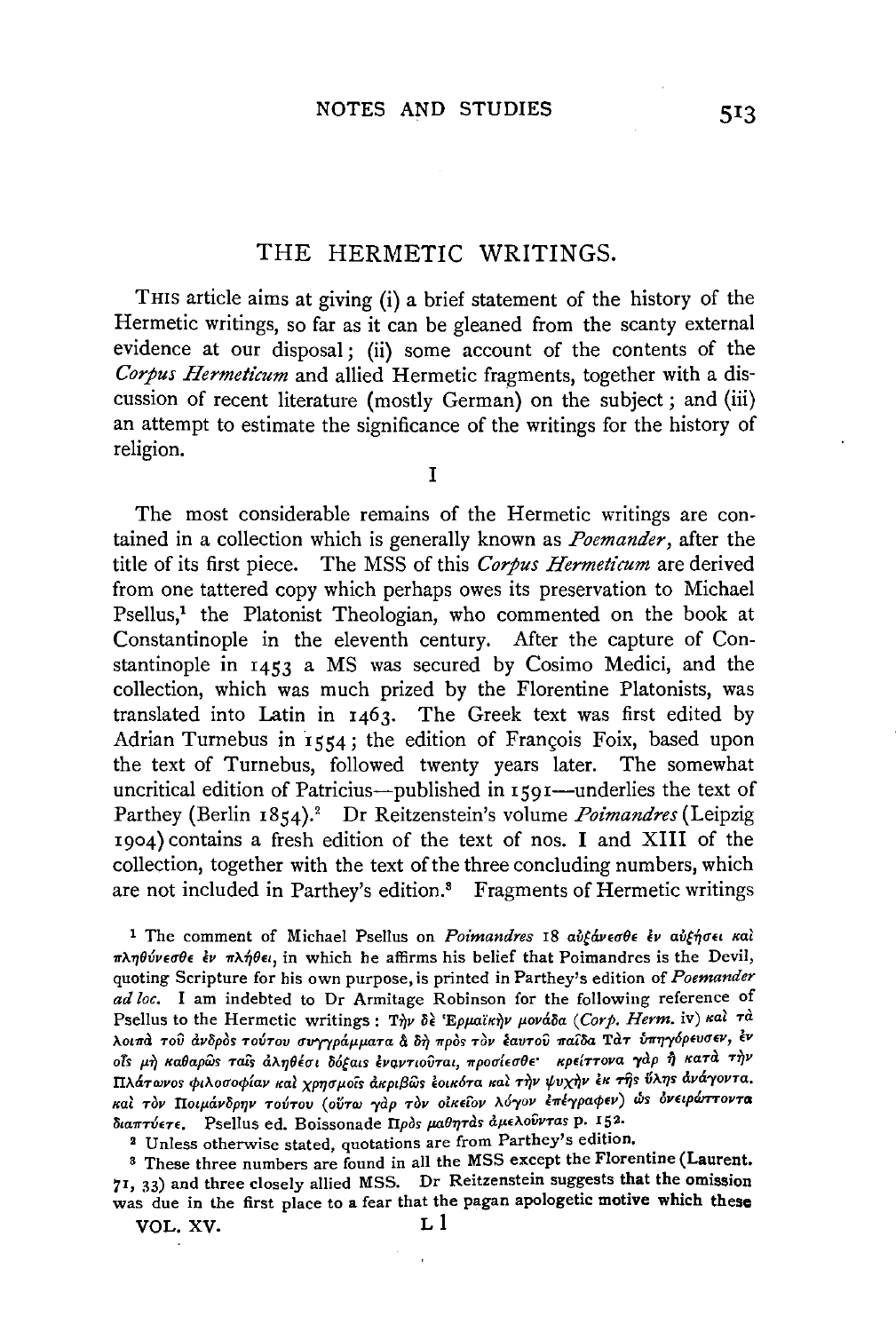#### THE JOURNAL OF THEOLOGICAL STUDIES 514

are preserved by Stobaeus; a Latin translation of a Hermetic book, entitled  $\lambda$ óyos  $\tau \lambda \epsilon \omega s$ , is to be found among the works of Apuleius under the title *Asclebius*. Hermetic writings are contained among the works of the Greek alchemists, and finally Hermetic writings are extensively quoted by Lactantius and Cyril of Alexandria.<sup>1</sup> The works of 'Hermes' on medicine and astrology need not detain us here.<sup>2</sup>

The religionsgeschichtliche Forschung of the present century has brought this literature into fresh prominence, and it is suggested that light will be thrown on the origins of the Christian faith by the 'pia erga Deum philosophia, fidei dogmatibus ut plurimum consona' of the collection, which led Patricius at the end of the sixteenth century to declare that the doctrines of Hermes would be a suitable substitute in the schools for those of Aristotle.<sup>3</sup>

The literary fiction which attributed all Egyptian science and literature to 'Tat' was known to Plato: "Ηκουσα περί Ναύκρατιν της Αίγύπτου γενέσθαι τῶν ἐκεῖ παλαιῶν τινα θεῶν, οὗ καὶ τὸ ὄρνεον τὸ ἱερόν, ὃ δὴ καλοῦσιν \*Ιβιν, αὐτῶ δὲ ὄνομα τῶ δαίμονι εἶναι Θεῦθ· τοῦτον δὲ πρῶτον ἀριθμόν τε και λογισμον εύρειν και γεωμετρίαν και αστρονομίαν, έτι δε πεττείας τε και  $\kappa v \beta \epsilon / \alpha s$ , και δη και γράμματα.<sup>4</sup> The Egyptian Tat was identified with the Greek Hermes. Cicero distinguished five Mercurys, and says that the fifth, who was worshipped by the Pheneatae of Arcadia, was related to have slain Argus, and to have fled to Egypt, where he gave the Egyptians laws and letters. 'Hunc', adds Cicero, 'AegyptiiTheuth appellant, eodemque nomine anni primus mensis apud eos vocatur '.<sup>5</sup> Hence also Strabo, speaking of the astronomical activities of the priests of Egyptian Thebes, says ανατιθέασι δε τώ Ερμή πάσαν την τοιαύτην σοφίαν.<sup>6</sup> Clement of Alexandria gives an account of forty-two books of Hermes on a variety of subjects including geography, astronomy, theology, and medicine.<sup>7</sup> Iamblichus (de Mysteriis viii 1) relates that Hermes had made a complete exposition of the universal essences  $(\tau \dot{\alpha}s \, \delta \lambda \dot{\alpha}s \, \dot{\alpha} \dot{\alpha} \dot{\alpha}s)$  in 20,000 books, as Seleucus declared, or as Manetho said, in 36,525.8

numbers betray would discredit the entire collection. Cf. Poimandres, appendix Die Texte, p. 319 foll. of which the paragraph above is a summary.

<sup>1</sup> Cf. Fabricius Bibl. Graec. ed. Harles, vol. i p. 51.

<sup>2</sup> A short account of these, some of which are extant in Latin translations from the Arabic, will be found in art. 'Hermes Trismegistos' by Kroll in Pauly-Wissowa  $R.E.$  vii pp. 797 foll.

<sup>3</sup> Praefatio apud Parthey op. cit. p. xix.

<sup>4</sup> Phaedr. 274 C, cf. also Phileb. 18 B.

<sup>6</sup> Strabo xvii 25.

<sup>6</sup> Cic. de Nat. Deorum iii 56 and Mayor ad loc.

<sup>7</sup> Strom. vi 4. 35 sqq.

<sup>8</sup> Cf. also De Myst. i I Θεός ο των λόγων ήγεμών, δ Έρμης πάλαι δέδοκται καλώς άπασι τοίς ίερεύσιν είναι κοινός.... Φ δή και οι ήμέτεροι πρόγονοι, τα αυτών της σοφίας εύρήματα άνετίθεσαν, Έρμου πάντα τα οίκεια συγγράμματα έπονομάζοντες.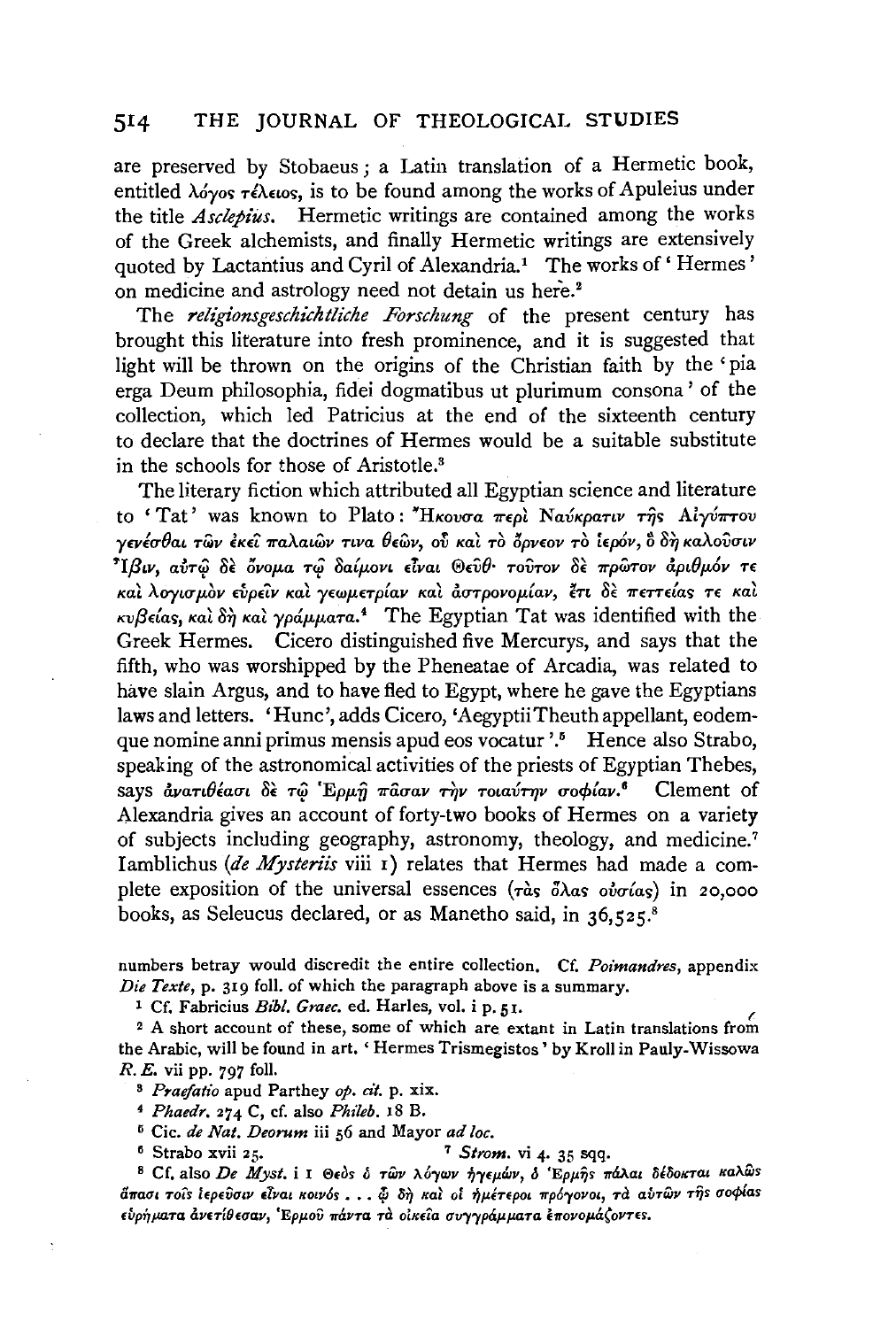These allusions prove that the device of attributing Egyptian literature to Hermes was widely recognized, at any rate by the first century B.c., but they prove nothing as to the date of the Hermetic literature with which we are dealing. The books referred to by Manetho and Seleucus, and those of which Clement speaks, were perhaps not written in Greek, and 'Hermes Trismegistos' does not seem to have appeared in Greek or Roman literature before the last quarter of the second century A. D., when he was referred to by Athenagoras the Christian apologist. His allusion, however, is too vague to give any idea of the nature of his source.<sup>1</sup> Philosophic literature under the name of Hermes Trismegistos was certainly current in the first decade of the third century. Tertullian (adv. Val. 15)<sup>2</sup> refers to 'Mercurius Trismegistos' as 'magister omnium physicorum' and complains that not even he has given a satisfactory account of Creation. A few years later in the *De Anima* he speaks of 'Mercurius Aegyptius, cui praecipue Plato insuevit'  $(\xi_2)$ , and quotes him *(ib.* § 33) as saying that when the soul leaves the body, it is not reabsorbed into the soul of the universe, but remains determinate, that it may render an account to the Father of its deeds in the body.8 Hermes Trismegistos is also quoted in the *Quod idola dii non sint*  attributed to Cyprian. 4

Lactantius seems to be the first writer whose quotations from 'Hermes' can be identified with passages in the Hermetic writings which have survived. He is an important witness, for his references to 'Hermes'of whom he had a high opinion<sup>5</sup>---prove the existence of a body of Hermetic writings in the early years of the fourth century which included the Greek original of the pseudo-Apuleius *Asclepius,* some, though probably not all, of the numbers of the surviving *Corpus,* together with other works that have perished. The *Asclepius* is quoted under the title 'λόγος τέλειος'.<sup>6</sup> Now the ninth number of the *Corpus Hermeticum*, from which Lactantius also quotes,<sup> $7$ </sup> opens with the following words :

<sup>1</sup> Athen. *Leg. pro Christ.* 28 'Επεί δε 'Αλέξανδρος και 'Ερμης ο τρισμέγιστος  $t$ πικαλούμενοs συνάπτων (Otto συνήπτον) τὸ ΐδιον (MSS dίδιον) αὐτοιs (i. e. Osiris and Horus) γένος και άλλοι μύριοι ΐνα μή καθ' Έκαστον καταλέγοιμι, ούδε λόγος καταλείπεται Bασιλείs όνταs αύτουs μή νενομίσθαι θεούs. Harnack (Chron. i p. 318) dates the book A. D, 177-180,

2 Date shortly before A. D. 208, Harnack *Chron.* ii pp. 282-285.

s I have not been able to identify the quotation in any of the surviving Hermetic writings. The editor of Tertullian in the Vienna Corpus refers to *Corp. Henn.* x, but there is nothing in that number which can have been the original of Tertullian's words 'uti rationem, *inquit,* patri reddat eorum quae in corpore gesserit '•

• Op. *cit.* 6 ' Hermes quoque Trismegistos unum deum loquitur eumque incomprehensibilem atque inaestimabilem confitetur '.

5 Cf. Lact. *Instit. Div.* iv 9 'Trismegistos, qui veritatem paene universam nescio quo modo investigavit . . .'.

<sup>6</sup>*Instil. Div.* iv 6; vii 18. 7 *Ib.* ii 15. Cf. *Corp. Herm.* ix 4.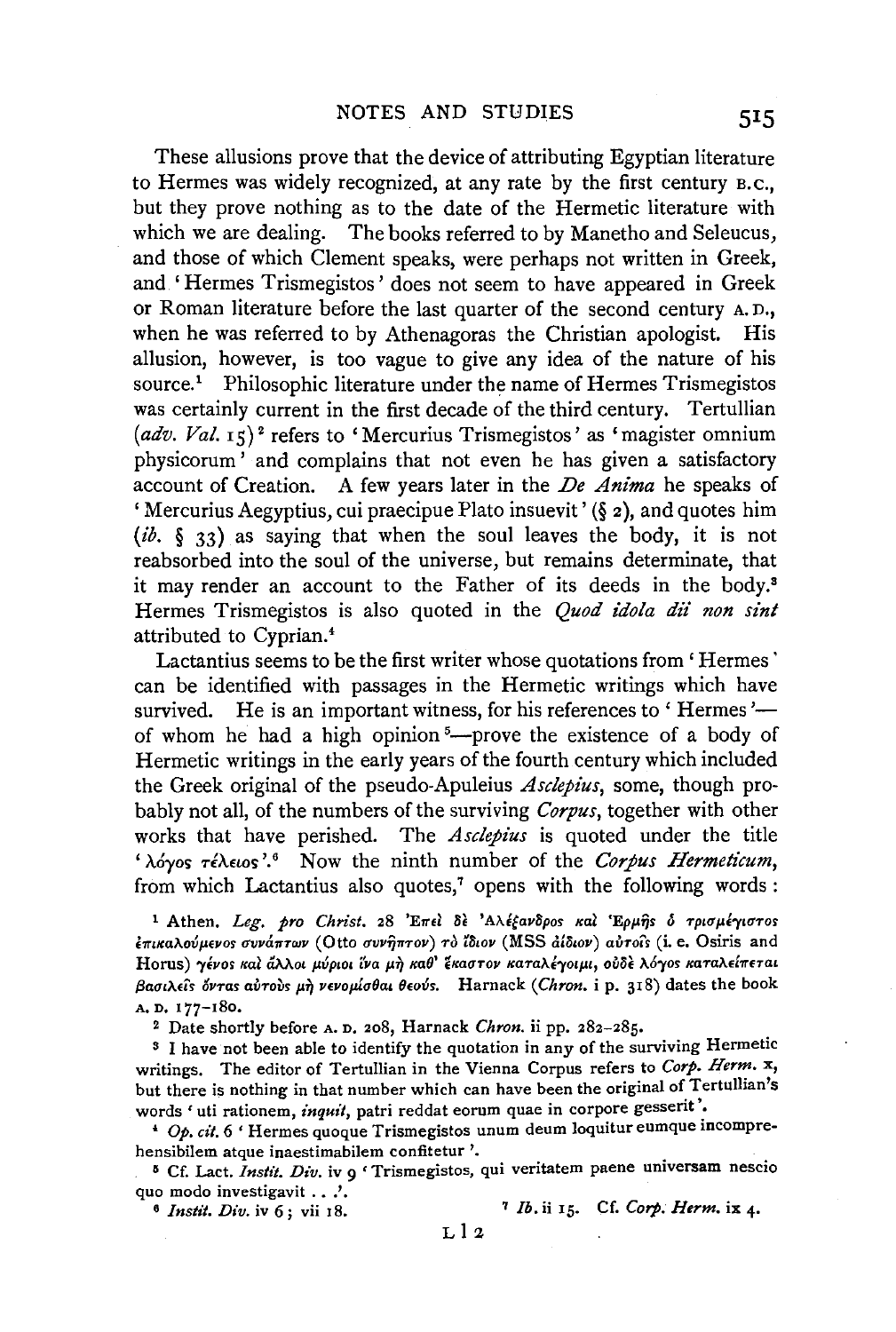#### $5^{16}$ THE JOURNAL OF THEOLOGICAL STUDIES

Χθές, ώ 'Ασκλήπιε, τον τέλειον άποδέδωκα λόγον, νύν δε άναγκαίον ήγούμαι ακόλουθον έκείνω και τον περι αισθήσεως λόγον διεξελθεΐν. From this it may be concluded that in the Hermetic writings as known to Lactantius, the Greek original of the *Asclepius* stood in close relation with no. IX of the present Corpus.<sup>1</sup> Lactantius also quotes no. XII. External evidence thus proves what internal evidence will be found to confirm, that the Corpus is not a complete collection and cannot have been known to Lactantius in its present form.

The Hermetic writings seem to have had a considerable vogue about the time of Lactantius, for they are also cited by the author of the pseudo-Justin λόγος παραινετικός πρός "Ελληνας,<sup>2</sup> whom Harnack assigns

<sup>1</sup> Zielinski (Archiv f. Religionswissenschaft viii p. 335 n. 1) challenges the identification of the  $\lambda \delta \gamma$ os  $\tau \epsilon \lambda \epsilon \omega s$ , referred to in Corp. Herm. ix, with the Greek original of the Asclepius. He regards the latter as ' pantheistische Hermetik', while Corp. Herm. ix—and therefore also the  $\lambda\delta\gamma$ os  $\tau\delta\lambda\epsilon\omega$  there referred to—is ' platonisierend-dualistische'. Reference will be made later to Zielinski's attempt to distinguish between a Peripatetic, a Platonic, and a Pantheistic Hermetic (p. 523 n. 2 *infra*). It will be enough here to examine the particular grounds on which he rejects this identification: (1) He claims that the following words in IX § 4,  $\tau \dot{\gamma} \nu$ γάρ κακίαν ενθάδε δείν οικείν είπομεν έν τω έαυτης χωρίφ ούσαν, must refer to the λόγος  $\tau$ έλειοs alluded to in § 1, and that there is no parallel in our Asclepius; (2) Lydus, de mensibus iv 32 and 149, quotes a passage from a  $\lambda$ óyos  $\tau \epsilon \lambda \epsilon$ ios of Hermes, giving an account, in Platonic manner, of the future of the souls of evil men. Wünsch ad loc, refers to Ascl. xxviii which Zielinski declares is no parallel. Accordingly Zielinski thinks we must assume a second (Platonizing)  $\lambda \phi$  os  $\tau \epsilon \lambda \epsilon \omega$  to which Corp. Herm. ix I refers, and from which, in all probability, Lydus is quoting. In answer to (1) it may be pointed out that both the Asclepius and Corp. Herm. ix have clearly always belonged to a considerable collection, and that there is no reason to suppose that  $\epsilon\ell\pi o\mu\epsilon\nu$  in Corp. Herm. ix 4 refers to the  $\lambda\delta\gamma$ os  $\tau\epsilon\lambda\epsilon$ ios of § 1. (2) Lydus ib. iv 7 again quotes the  $\lambda$ óyos  $\tau$ é $\lambda$ etos of Hermes, and the Greek original of Asclepius cc. xix and xxxix was unmistakeably his source (though perhaps he had a different recension from the Latin translator). Moreover, we know from passages of the Greek original preserved in Lactantius that the translator treated the Greek with great freedom, omitting and inserting whole sentences; thus, though the verbal parallel between Lydus de mens. iv 32 and 149 and Ascl. xxviii is not very close, there is no difficulty in supposing the Greek original of the Ascl. to have been the book known to Lydus. In both passages the sense is the same.

Lactantius (Instit. Div. ii 15) refers to another  $\lambda$ óyos  $\tau$ έλειοs, written by 'Asclepius' and addressed to 'the king'—sermo perfectus, quem scripsit (Asdepius) ad regem. This must in any case be distinguished from the  $\lambda$ óyos  $\tau \in \lambda \in \{1, 2\}$ . A fragment of the λόγος τέλειος πρός βασιλέα is probably preserved in Corp. Herm. xvi and xvii (Reitz. op. cit. pp. 348-354) under the title Όροι 'Ασκληπίου cf. infra p. 524.

<sup>2</sup> Op. cit. fin. "Αμμωνος μεν εν τοις περι αύτου λόγοις πάγκρυφον τον θεον ονομάζοντος, 'Έρμοῦ δὲ σαφῶs καὶ φανερῶs λέγοντοs' Θεὸν νοῆσαι μὲν ἐστὶ χαλεπόν, φράσαι δὲ άδύνατον. The passage, which is also quoted by Lactantius (Epit. Instit. 4), Cyril of Alex. (c. Iul. i p. 31, Aubert), and Stobaeus ( $\pi \epsilon \rho \hat{i} \theta \epsilon \hat{\omega} \nu$  ii 9) is an adaptation of Plato, like so much of the literature, cf. Tim. 28 C rov  $\mu\partial\nu$   $\pi$ oungryv  $\kappa$ al  $\pi$ arépa τούδε του παντός εύρείν τε έργον και ευρόντα είς πάντας άδύνατον λέγειν.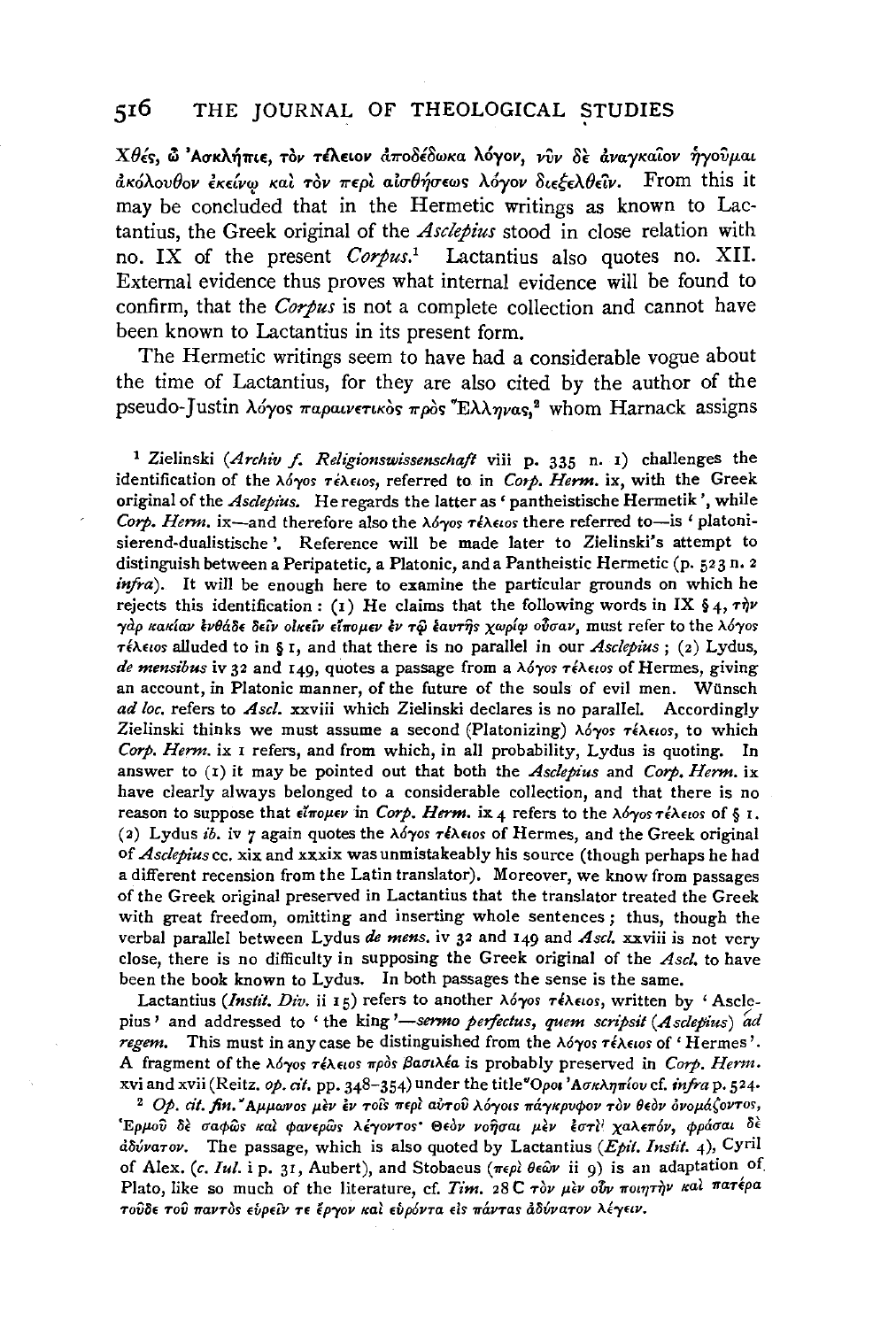to this same period ; and Arnobius refers to Mercury, along with Plato and Pythagoras, as a recognized classic in philosophy.1

Our Latin paraphrase of the λόγος τέλειος was probably written sometime in the fourth century: it is freely quoted by St Augustine in the eighth book of the *De Civitate Dei* (cc. 23, 26) A.D. 413.

Cyril·of Alexandria's reply to Julian's polemic against Christianity was written between the years  $432$  and  $444$ , the year of Cyril's death.<sup>2</sup> It contains a number of quotations from Hermes Trismegistos,<sup>8</sup> two of which are to be found in our *Corpus*;<sup>4</sup> two others are parallel to quotations by Lactantius;<sup>5</sup> the rest come from a collection of which we have no further trace.

Stobaeus, who is generally assigned to the latter half of the fifth century, has preserved a large number of excerpts from Hermetic writings of varying character. Among them are quotations from nos. II, IV, and X of our *Corpus*.<sup>6</sup> It is noteworthy that in each case the text of Stobaeus is very different from that of the *Corpus,* so that he affords evidence of an entirely different tradition.7

The Hermetic literature then was varied and extensive. The collection used by Lactantius in the fourth century, that used by Cyril, and that used by Stobaeus in the fifth, were all of them far larger than our

<sup>1</sup> *Adv. Nat.* ii 13. <sup>2</sup> Hauck *R*.-*Encycl.* art. 'Cyrill v. Alexandrien'.<br><sup>3</sup> *Op.* cit. pp. 31-35, 52-57, 63, 130, 274, ed. Aubert.<br><sup>4</sup> *c. Iul.* ii p. 52, cf. *C. H.* xi 22; *id. ib.* p. 63, cf. *C. H.* xiv 6 sqq.<br><sup></sup>

<sup>6</sup>*Phys.* 384 sqq. (Heeren), cf. *Corp. Henn.* ii; *ib.* 68 and 306, cf. *C.* H. iv; *ib.* 766, 770, 774, 1000, 1004, cf. *C.* H. x.

<sup>7</sup> A classification of the fragments in Stobaeus can only be tentative :-

Physica 134, 162, 182, 188 (Heeren), deal with *είμαρμένη, ανάγκη*, and πρόνοια. The last two at any rate are addressed to Ammon, and they may possibly be some of th~ works referred to in pseudo-Apuleius *Asclepius* c. I (cf. *infra* p. 519 n. 3).

*Physica* 384 sqq. (cf. *Corp. Henn.* ii), 398, 698-710, probably all belong to the Asclepius tradition (cf. *infra* p. 519 n. 3).

*Physica* 256 is addressed to Tat, and deals with the nature of Time.

Physica 316 treats of ύλη as the αγγείον γενέσεως.

*Physica* 468 and 754 are astrological. (For the  $\delta \epsilon$ *kavoi* mentioned in these fragments cf. *De Myst.* p. 266 ; *vide* also Cumont, *Astrology and Religion among the Greeks and Romans pp. 33, 118.)* 

*Physica* 718, 726, 740, 744, Soo, deal for the most part with the nature of body, soul, and perception.

There is a Hermetic fragment in the  $\Pi\epsilon\rho\hat{\iota}$   $\lambda\eta\theta\epsilon$ *ias* 23 on the nature of Truth.

In the 'E*raivos θανάτου* a passage is quoted from Hermes maintaining that death is merely the ' dissolution of the body and the disappearance of bodily sensation '

(§ <sup>2</sup> 7)· ' ' d . The longest fragment *(Phys.* 92s sqq.) is from the *KopTJ Kouµov,* an contams an elaborate cosmological doctrine related by Isis to her son Horus, and formerly revealed to Isis by Hermes. The teaching here is quite distinct from that of any other surviving Hermetic writing.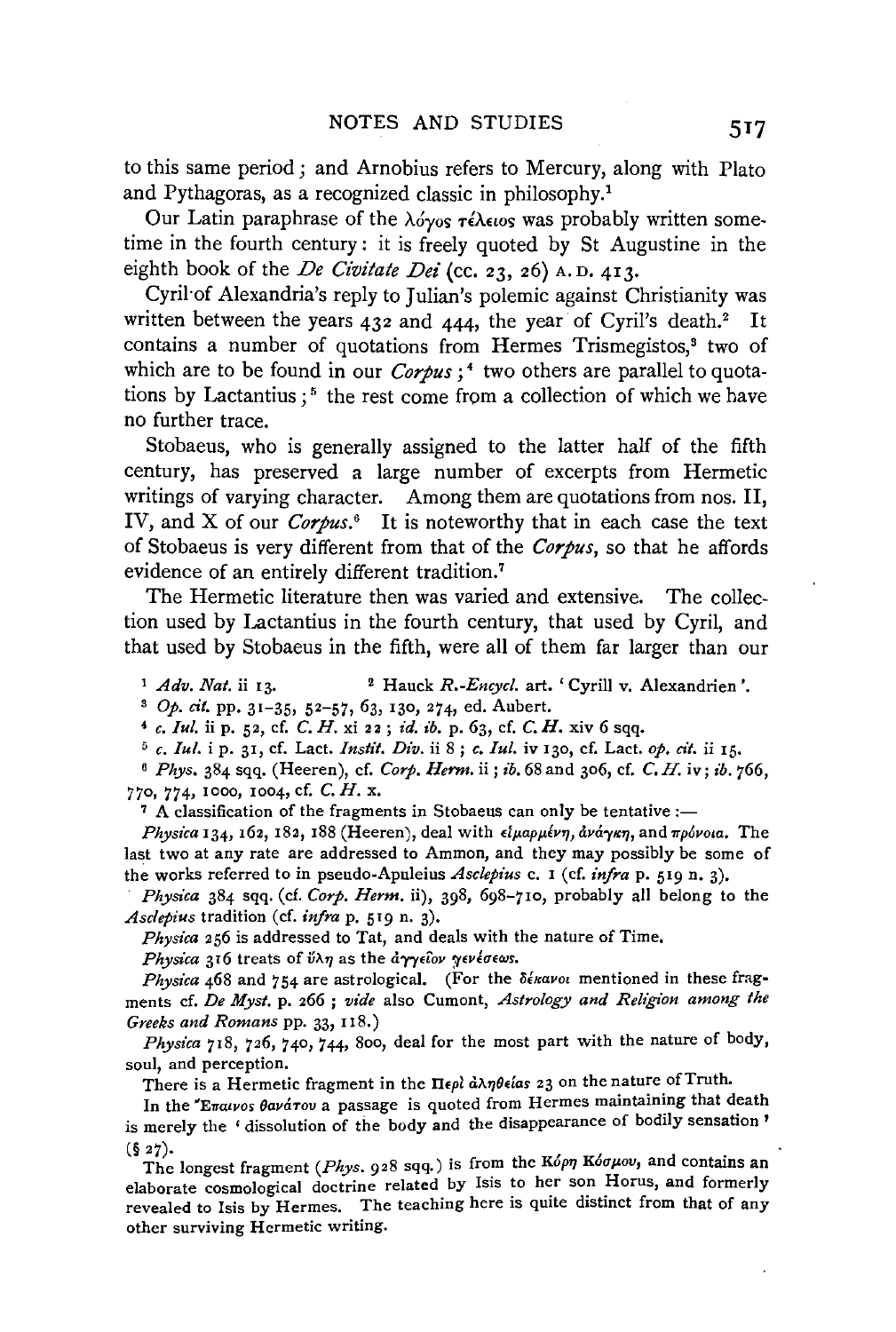*Corpus,* and all of them embodied some at any rate of the numbers we possess. The composite character of our collection suggests that it was compiled at a comparatively late date from various strata of Hermetic writings.<sup>1</sup> The alchemist Zosimus, who flourished early in the fourth century, clearly knew of 'Poimandres' *(Corp. Henn.* i) and 'baptism in a bowl' (cf. *Corp. Herm.* iv), but we cannot be sure that he used our *Corpus.* Our *Corpus* was almost certainly in existence, approximately in its present state with rerhaps nos. XVI, XVII, and XVIII (Reitz.) complete, at the end of the fifth or the beginning of the sixth century. About that date Hermippus in his work  $\pi \epsilon \rho l$   $\partial \sigma \tau \rho \partial \partial \rho \gamma$  as embodies quotations without acknowledgement from nos. I, X, XVII  $(R)$ . and possibly XVIII  $(R.)$ ;<sup>2</sup> and Fulgentius, who is assigned to the same period, quotes *Poimandres:* 'Unde et Hermes in Opimandrae libro ait:  $\epsilon_K$  κόρου τροφής ή  $\epsilon_K$  κούφου σώματος' (p. 26. 17 ed. Helm).<sup>3</sup> Other allusions to Hermes in Fulgentius (85. 2I; 74. rr) may refer to lost fragments of the last three numbers of the collection. These are the only clues to the history of the *Corpus* before the eleventh century.

II

In attempting to analyse the *Corpus Hermeticum,* it will be well to start from the narrow but firm foothold with which the external evidence has supplied us. Lactantius used a collection of Hermetic writings in the early years of the fourth century, which included the Greek original of the pseudo-Apuleius *Asclepius,* <sup>4</sup> . and nos. IX and XII of the *Corpus.*  What, so far as we can judge from his quotations and references, was the character of the collection used by Lactantius ? And what other numbers of the *Corpus* may we assign with reasonable probability to the same source?

To Lactantius as to Tertullian, Hermes was a wise man, who had lived in the distant past and whose doctrines were often in striking

<sup>1</sup>Mr Granger's article in this JOURNAL, April 1904, *The Poemandres of Hermes Trismegistus, appeared shortly before Dr Reitzenstein's Poimandres.* The concluding numbers of the *Corpus,* which Reitzenstein has printed in an appendix to his book, prove conclusively that the *Corpus* cannot be *both* homogeneous *and* of a Christian origin, as Mr Granger then supposed. No.  $XVII(R.)$  is a frank apology for paganism. Nor, again, does Mr Granger's theory that the *Asclepius* is of an entirely different character from the other Hermetic writings seem to be borne out either by external or by internal evidence.<br><sup>2</sup> Cf. Reitzenstein *op. cit.* p. 210. Hermippus (ed. Kroll and Viereck) p. 9. 3,

cf. *C. H.* i 5; Hermip. 21. 5, cf. *C.H.* x 12; Hermip. 70. 17, cf. *C. H.* x 6; Hermip. 25. 10, cf, *C. H.* xvi 12 (R.); and for Hermip. 12. 21 and 14. 13 cf. *C. H.* xviii.<br><sup>3</sup> Cf. *Poim.* i *εκ κόρου τε και τρυφής ή εκ κόπου σώματος*. The text in Fulgentius

is obviously corrupt.

*4* Text edited by Thomas *Apulei Opera* vol. iii, Teubner, 1908.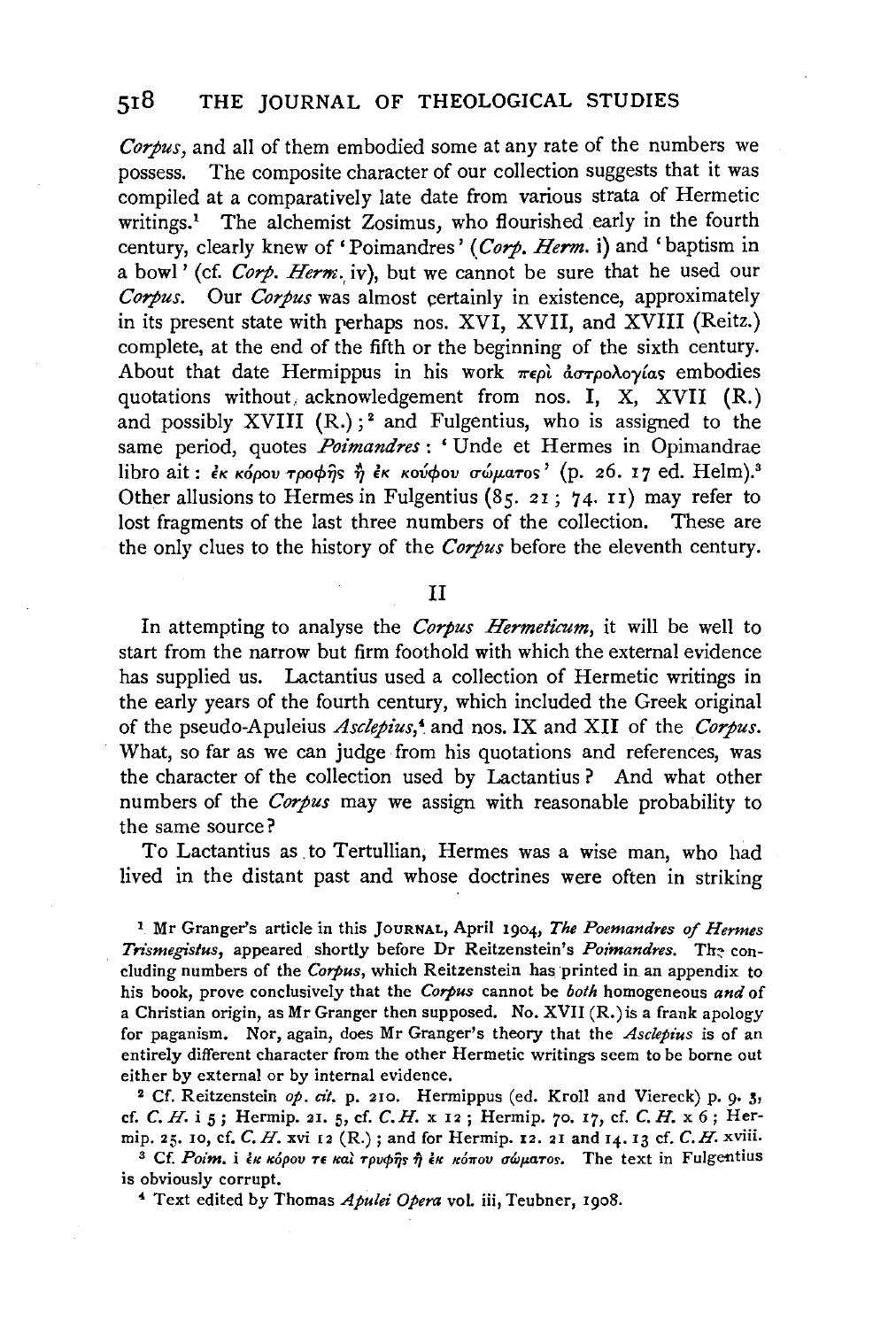agreement with Christian revelation. Both Plato and Empedocles were probably indebted to him.<sup>1</sup> 'Some', says Lactantius, 'will reckon him among the philosophers, and allow him no more authority than they would to Plato and Pythagoras, although in Egypt he is regarded as a god, and worshipped under the name "Mercury"',—accordingly Lactantius proceeds to prove his point by quoting Apollo Milesius, an unmistakeable god.<sup>2</sup> The quotations from Hermes in Lactantius are of a philosophical character, and account for, if they do not justify, that Father's high estimate of their author.

The pseudo-Apuleius *Asclepius* was one of a collection, for Hermes declares at the beginning of the dialogue that he intends to write this book in the name of Asclepius, since he has already composed a number of books in the name of Hammon, and to his dearly beloved son. Tat, he has written ' multa physica, exoticaque <sup>3</sup> quam plurima'.

A brief analysis of the Theology of the *Asclepius* 4 will form the best introduction to an examination of the Greek Corpus ; some of the numbers in the latter will be found to be in close agreement with the general trend of thought in the *Asclepius,* while in other numbers the inconsistencies with the *Asclepius* will point to a different tradition. Other numbers again will not fall easily under one category or the other.

The doctrine of God and the World in the *Asclepius* is adapted from the *Timaeus*, and often expressed in the language Plato had used. At the head of all stands God, the father, the lord, 'qui est unus omnia, vel ipse est creator omnium' (c. ii). This statement of the transcendence and the immanence of the supreme God at once in the same breath, without any apparent consciousness of the metaphysical difficulties involved, is characteristic of the writer's shallow philosophy. 'This Lord and Maker of all', he tells us,<sup>5</sup> 'made a second god, visible and sensible. . . . When then he had made this god, first, alone, and one, and when his god appeared to him fair and full of all good things,

<sup>1</sup> Cf. Lact. *Instit. Div.* i 6; ii 12; *Epit.* 42. Tert. *de An.* 2.<br><sup>2</sup> Lact. *Instit. Div.* vii 13.

<sup>3</sup> So MSS. Thomas ingeniously suggests *diexodica*. Cf. Cyr. Alex. *c. Iul.* ii p. 56 <sup>'</sup>Ομοίως και αυτός ('Ερμής) έν τω πρός Τατ διεξοδικώ λόγω πρώτω, φησίν. The fragments on είμαρμένη, άνάγκη, and πρόνοια, preserved in Stob. Phys. 134, 162, 182, 188, of which the last two were addressed to Hammon, may have belonged to the collection here referred to as written in the name of Hammon. Cf. also Stab. *Phys.*  398 and 698-710, where the teaching is similar to that of the *Asclepius* and allied writings in the *Corpus Hermeticum.* 

' For a learned and exhaustive account of Hermetic teaching *vide Die Lehren des Hermes Trismegistos* (Munster in Westfalen, 1913) by Dr J. Kroll. This book, however, does not discriminate between the various strata of Hermetic writings.

~ Chap. viii Greek preserved *apud Lact. Instit. Div.* iv 6.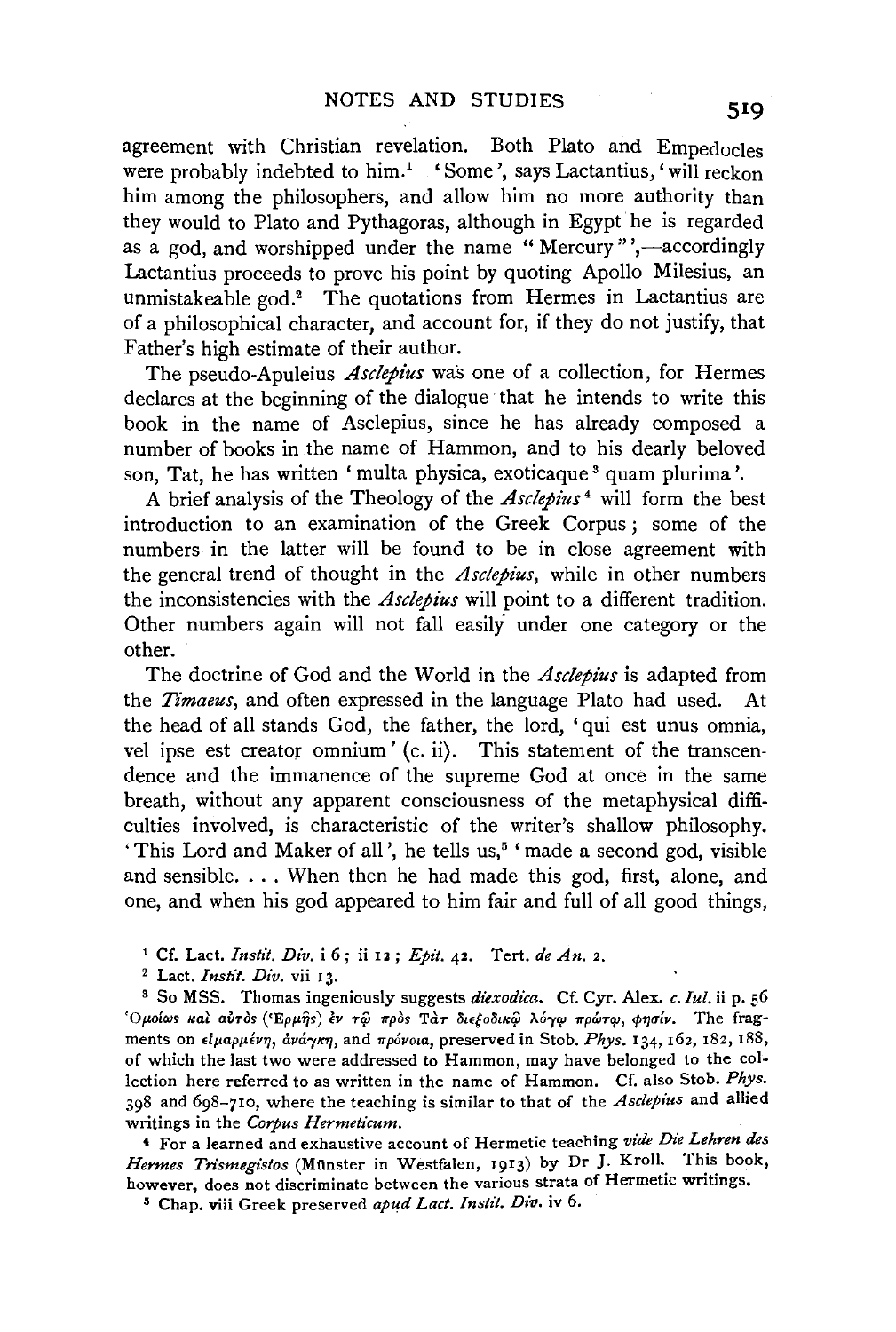he marvelled, and loved him greatly as his own son  $(\tau \circ \kappa \circ s)^{1}$ . In a later chapter (xxix) the world is described as an 'animal' in the style of the *Timaeus.* At the cost of consistency the sun is here introduced as the 'secundus deus omnia gubernans omniaque mundana inlustrans '. The relation of the sun to the world is not made clear. To return to chapter viii—Hermes then proceeds to relate that 'God, being so great and good, willed that there should be another who could behold Him, whom He had made from Himself, and therewith He makes man to imitate His wisdom and His care *(diligentiae)* '. So then ' the lord of eternity is the first God, the second is the world, man is the third ' (c. x).

Man is an *animal duplex* : one part of him is *ουσιώδης*, the form of the divine likeness; the other *νλικός*, that is to say, the body in which the divinity of the mind is enclosed. To the question why man was put into the world, instead of passing his time in bliss, where God is, Hermes answers that 'when God had created man *ουσιώδης*, he observed that he could not love all things, unless he were covered with a worldly *(mundano)* covering. Accordingly God clothed him with a bodily tabernacle  $(domo) = \sigma \kappa \hat{n}$ *v* $\epsilon$ *i*), and ordained that all men should be so, and taking [a part] from each nature, he fused and combined them into one, as far as should serve his purpose. Thus God fashions man from a nature of soul and a nature of body, that is to say, an eternal and a mortal nature, in order that an animal thus fashioned should be able to satisfy both of its sources, to marvel at, and worship things celestial, and inhabit and govern things terrestrial' (c. viii, p. 43). The reward of those who 'live piously with God and lovingly with the world' is to be 'loosed from the bonds of mortality and to be restored, pure and holy, to the nature of their higher part, to wit the divine'. To the wicked' a return to heaven is denied, and there is ordained a migration into other bodies, foul and unworthy of a holy soul'.

Epicurean physics are repudiated: there is no such thing as void; that which appears to be void is full of spirit and air (c. xxxiii p. 72).

The dialogue concludes with prayer and praise to the supreme God. While they are praying, Asclepius asks Tat in a whisper whether they ought not to suggest to their father that they should burn incense during prayer. Hermes overhears the question and reproves Asclepius. 'It is like sacrilege', he declares, ' to burn incense while praying to God. . .. The highest offerings *(incensiones)* to God are the thanks of men.' After prayer, in which they ask God to keep them in the

<sup>&</sup>lt;sup>1</sup> The language here is closely parallel to *Tim.* 37 C ωs δε κινηθεν αύτο και ζων  $i$ νόησε τῶν ἀϊδίων θεῶν γεγονὸs ἄγαλμα ὁ γεννήσαs πατὴρ ήγάσθη τε καὶ εὐφρανθείs. . . .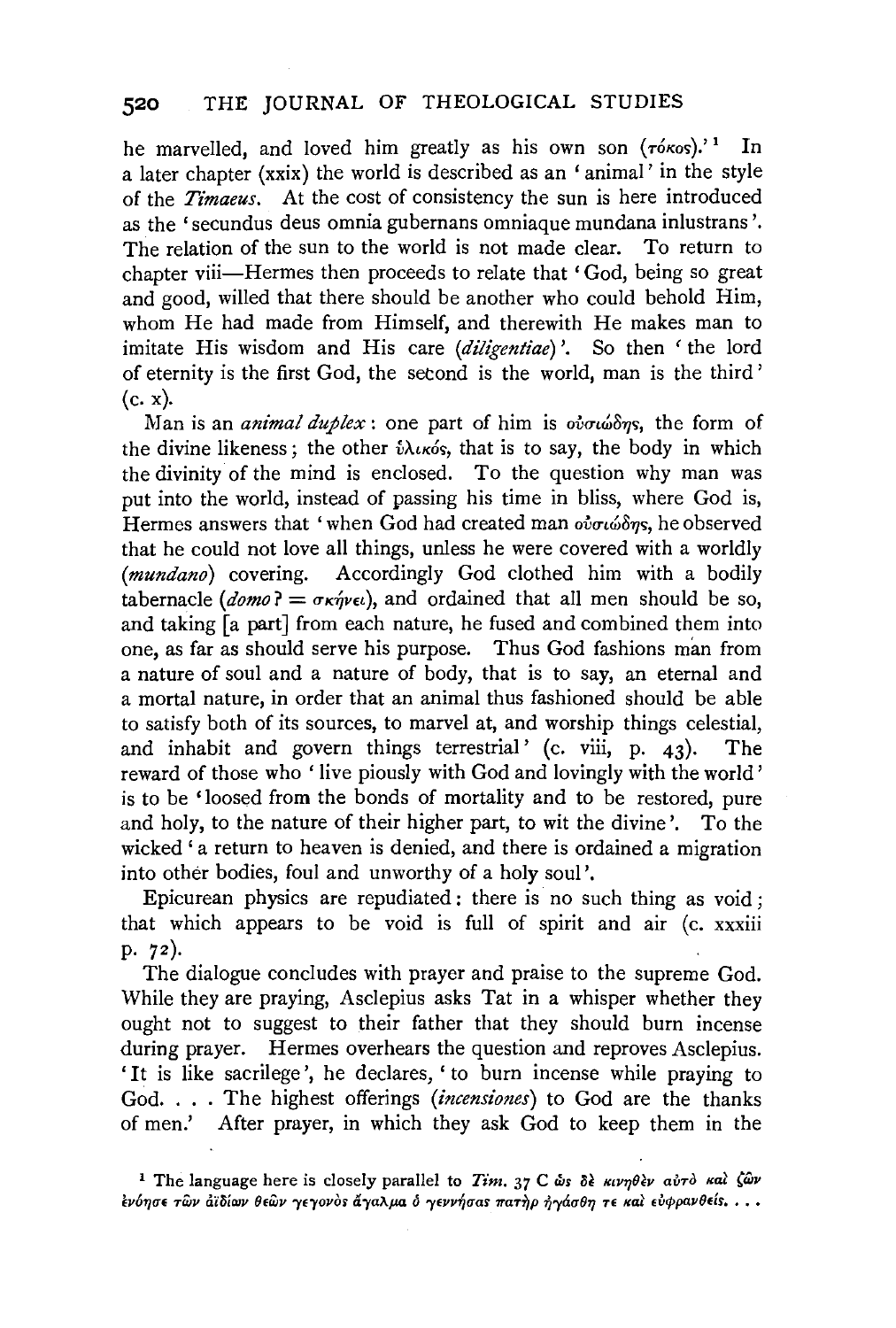love of His knowledge,<sup>1</sup> they ' turn to a repast-pure and without animal food '.

The last paragraph contains the key to the book ; the writer's interest is rather religious than philosophical, and he uses his metaphysics as an intellectual justification for the pagan revival. His theory of the gods of mythology is interesting : God, the Lord and Father, is Creator of the heavenly gods whom He makes like Himself; the gods who are contained in temples are fashioned by man after his own likeness. The forms of the gods, made by man, are of two natures-a divine and a material. Statues have feeling and breath; they can foretell the future by dreams and other means ; they can cause and cure human ills. A lament on the decay of Egyptian religion follows ; soon the gods will leave the earth, which will be given over to the *πονηρολ* άγγελοι, and things will go from bad to worse, until at length the supreme God ' will recall the world to its ancient form ' (c. xxiii foll.).

As it stands, the *Asclepius* is the longest Hermetic writing that we possess, but Zielinski is probably right in distinguishing four loosely connected numbers as follows:-

( $r$ ) cc. i-xiv, ending 'et de his sit huc usque tractatus' ( $p$ . 49 l.  $r$ 6, Thomas).

(2) cc. xiv-xxvii, beginning 'de spiritu vero et de his similibus hinc sumatur exordium', and ending 'et haec usque eo narrata sint' (p. 65) I. 17, T.).

(3) cc. xxvii-xxxvi, beginning 'de immortali vero aut de mortali modo disserendum est' and ending ' sed iam de talibus sint satis dicta talia'  $(p. 761. 15, T.).$ 

(4) cc. xxxvii to end, beginning 'iterum ad hominem rationemque redeamus' (cf. *Corp. Herm.* viii I περί ψυχής και σώματος,  $\delta$  παι, νύν  $\lambda$ εκτέον).<sup>2</sup>

These divisions correspond, more or less, in length to the numbers of the *Corpus.* It should be added that Lactantius himself knew the Greek original as one whole under the title λόγος τέλειος.<sup>3</sup>

It has already been mentioned that at least two of the numbers in our collection (IX and XII) were associated with the Greek original of the *Asclepius* in the Hermetic writings as known to Lactantius.<sup>4</sup> No. IX opens with an allusion to the  $\tau \in \lambda_{\text{ELOS}}$   $\lambda \circ \gamma$ os, and the phraseology

1 The Greek original of this prayer is preserved in the Mimaut Magical papyrus, cf. *infra* p. 533 n. 2.

<sup>2</sup>*Arch.* f. *Rei.* viii p. 369.

s He quotes cc. viii, xxvi, and xii *(lnstit. Div.* iv 6 ; vii 18 ; vi 25) as from the  $\lambda$ óyos  $\tau$ έλειοs. His quotations prove the Latin to be a very loose paraphrase.

' Lact. */nstit. Div.* ii 15, cf. *Corp. Herm.* ix 14; Lact. *Instit. Div.* vi 25, cf. *Corp.*  Herm. xii fin.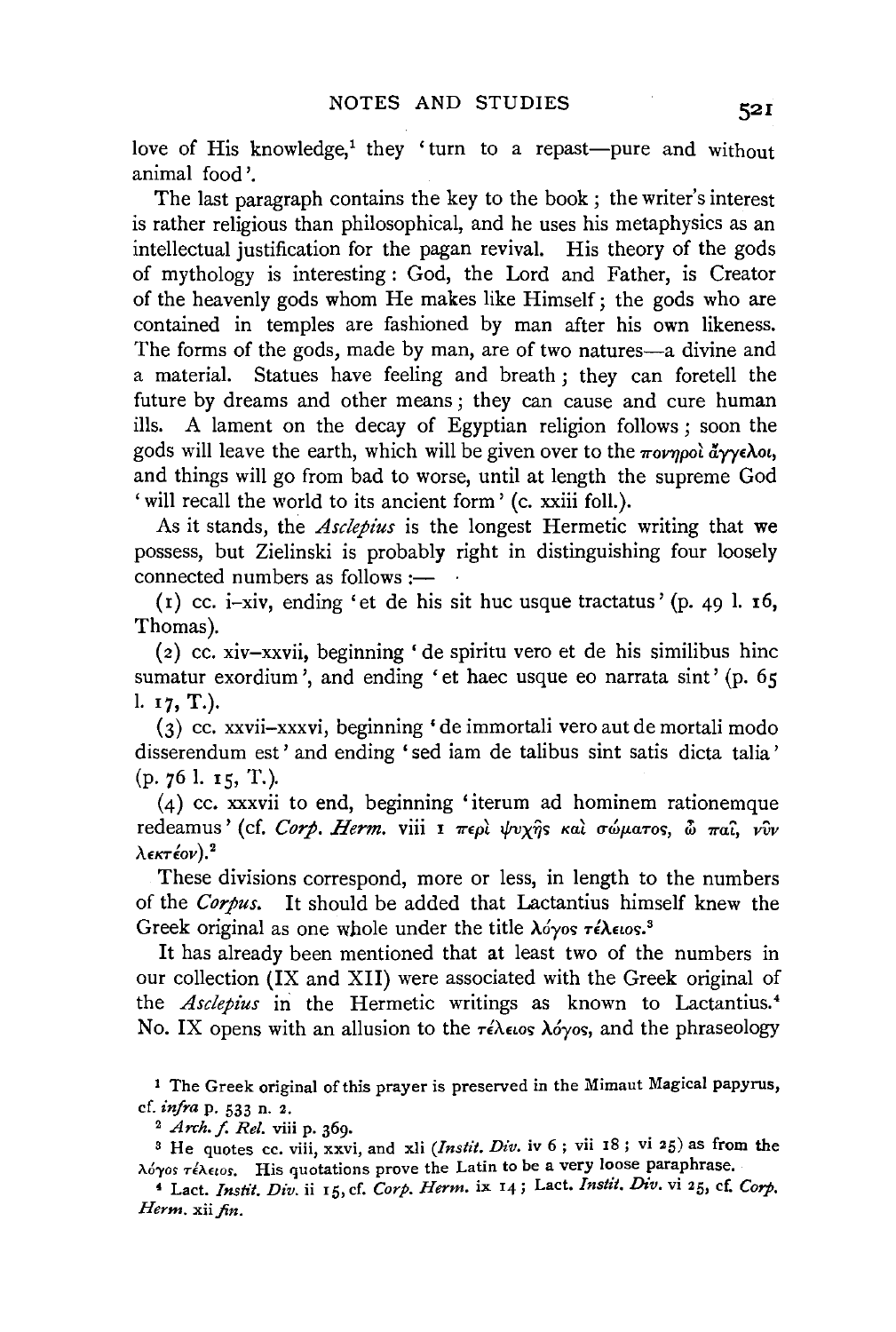and the line of thought in both are strikingly similar. There is the same doctrine of the nature of man, and the same antitheses of  $a\bar{a}\sigma\theta_{\eta\sigma\iota\varsigma}$ and *νόησις*, *ύλικός* and *ούσιώδης*. No. XII, the other number from which Lactantius quotes, treats of *vovs kow6s*. *vovs* is one with the essence of God ( $\delta$   $\theta \epsilon$  os), as light is one with the sun. In men it is sence of  $\sigma$ od ( $\sigma$   $\theta$ eos), as light is one with the sun. In men it is 'gods'—and in animals it is  $\phi$ *ious*. The argument is developed in a different way from that of the *Asclepius,* but the two are not inconsistent. The description of the Universe as 'the great God and image of the greater' is quite in keeping with the Theology of the *Asclepius,*  and the doctrine of the immutability of the  $\kappa'$ <sub>0</sub>  $\kappa$ <sub>0</sub> (§ 18) and of the godlike nature of man (§ 19) recalls similar passages in the other work (cf. *Asel.* 35 and 36).

How many of the other numbers in the collection may be referred to the same cycle? No. II (πρòs 'Ασκληπιὸν λόγος καθολικός) is similar both in matter and style. The phraseology of the opening discussion on σωμα and *ασώματον*, κινούν and κινούμενον is closely related to no. XII I 1, and the repudiation of.void in §§ IO, 11 recalls *Asclepius* 33. No. V, ότι άφανής *δ* θεός φανερώτατός έστιν, is addressed to 'Tat', and may well be one of the *physica ad Tat* to which reference is made in the opening scene of the *Asclepius*. It is an elaboration of the cosmological argument for the existence of God. It clearly belongs to the Same group. *πάντα δίδως και ουδεν λαμβάνεις, πάντα γαρ έχεις και ουδεν 8' ovK* lx•is (§ 10 *fin.)* may be compared with no. II 16 *fin.* & *yap*   $d$ γαθός *άπαντά έστι διδούς και μηδεν λαμβάνων. δ ούν θεός πάντα δίδωσι Kal oV8f:v A.aµf3avn;* while the concluding words VA7JS *µ£v yap TO A<71'TO-* $\mu\epsilon\rho$ έστερον *άήρ, άέρος δε ψυχή, ψυχής δε νούς, νου δε δ θεός* are found word for word in no. XII 14. No. VIII treats of God, the World, and Man in a manner closely resembling the *Asclepius*. Here, as there, the World is described as δεύτερος θεός, and ζώον άθάνατον. Man is the third animal: κατ' είκόνα του κόσμου γενόμενος, νουν κατά βούλησιν του *11'aTpOs lxwv 11'apa Ta /1.,\,\a E11'ly•ia {;wa, ov µOvov 11'pos TOV a.vT•pov o.ov rrvµ11'a0nav lxn, &.Ua Kal lwoiav Tov 11'pcnrov.* 

No. VI, addressed to Asclepius, maintains that there is good in nothing save God. This does not agree with the doctrine of no. IX, as will be shewn in the next paragraph. But the general similarity of phraseology and style 2 justify us in considering it with these numbers.

We may then fairly regard nos. II, V, VI, VIII, IX, and XII of the *Corpus* and the *Asc!epius* as closely related in style, phraseology, and

<sup>&</sup>lt;sup>1</sup> Cf. Origen's distinction: *In Joh.* ii 2  $\pi \hat{a} \nu$   $\delta \hat{e}$   $\tau \partial$   $\pi a \rho \hat{a}$   $\tau \partial$   $a \nu \tau \partial \theta \epsilon$ os  $\mu \epsilon \tau \sigma \chi \hat{\eta}$   $\tau \hat{\eta} s$ **f1'flvov 8E6TTJTOS 8Fo11owVµEvov oVx 0 fJeOs dAAd fJeOs ICVptWTepov Av >..J-yotTO.**  <sup>2</sup>**We may e.g. compare vi** *4* **7)** *oVuta* **T·ov** *Beoii,* **dye oUato.v l)(eL,** *TO 1eaJ...6v* **fO'Tt with** 

**xii** *ini't. 6 voVs,* **iii** *TUT, E( aVTijs T7;S' Toti OeoU oValas fuTiv,* **Ei 'YE** *TtS' fuTll' oVata Beoii.*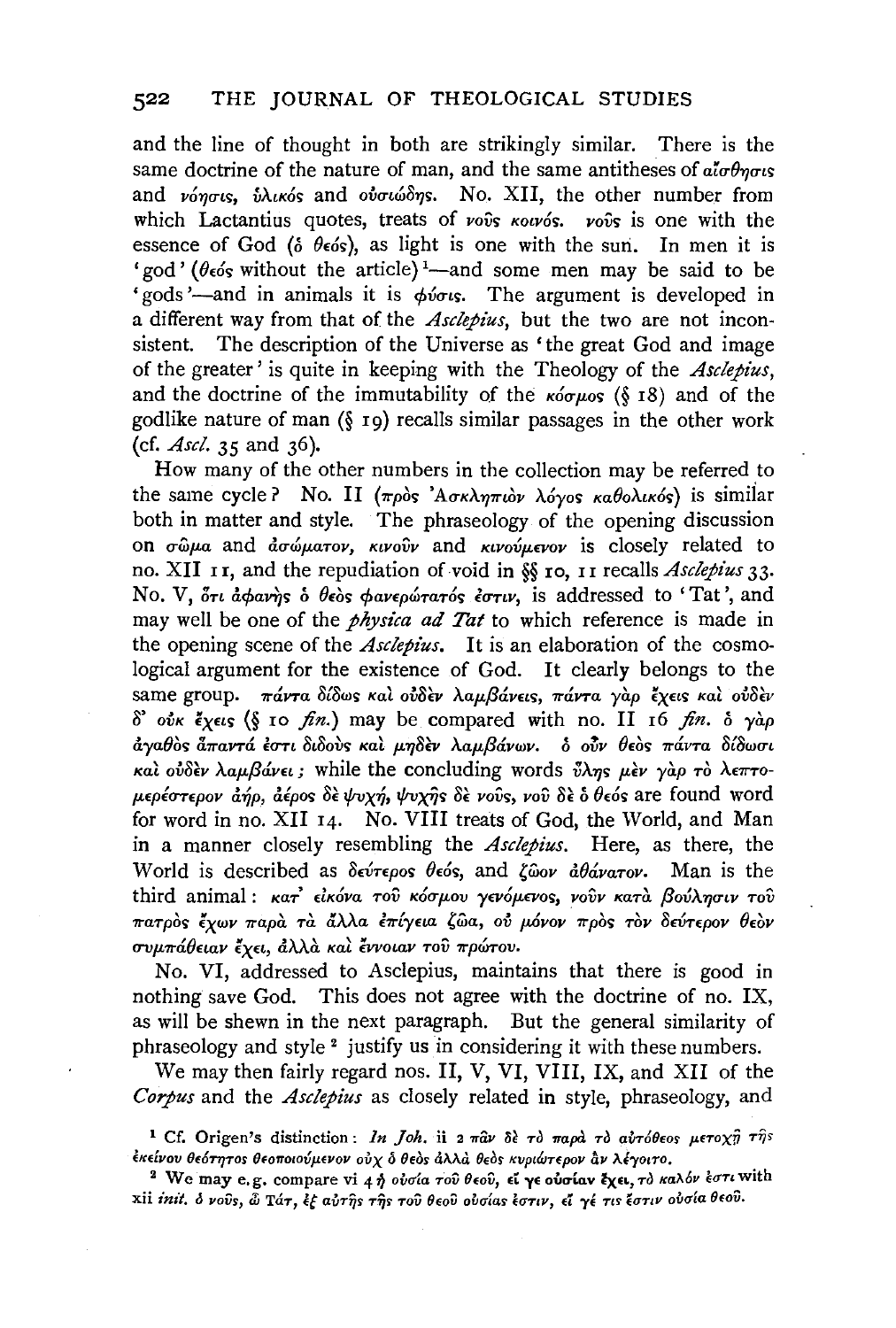subject-matter. It is not, however, necessary to suppose that they are all by the same hand : indeed, the contrary seems more probable. Reitzenstein<sup>1</sup> points out that no. IX contains a polemic against the teaching of no. VI : no. VI 4 declares that  $\delta$   $\kappa \delta \sigma \mu$ os  $\pi \lambda \eta \rho \omega \mu \Delta \epsilon \partial \tau \nu$   $\tau \eta$ s κακίας, to which no. IX 4 replies that χώριον αύτης (i. e. κακίας) ή γη, ούχ δ κόσμος, ως ένιοί ποτε έρουσι βλασφημούντες. Zielinski makes this difference of teaching a ground for distinguishing between a ' peripateticdualistic' and a' Platonist-dualistic' Hermetic, and accordingly associates no. IX with parts of no. I and with no. VII as Platonic. As we shall see later on, I and VII are of a very different character from both VI and IX, and the difference lies not so much in actual divergence of teaching as in atmosphere and method of treatment. Nos. I and VII are hortatory, while nos. VI and IX are didactic. The controversy to which Reitzenstein and Zielinski<sup>2</sup> call attention provides a point of contact between VI and XI rather than a ground for separation.

Nos. XI and XIV are also of a philosophical character, but they do not betray any close relationship to the *Asclepius*. Alw and xpovos play a large part in the cosmological doctrine of XI, and in both numbers a favourite antithesis is  $\tau$ <sup>*o*</sup>  $\pi$ 010<sup>*y*</sup> and  $\tau$ <sup>*o*</sup>  $\gamma$ *v* $\gamma$ *v* $\gamma$ *u* $\gamma$ *v* $\gamma$ *u*-terms which are not prominent in the other numbers.<sup>3</sup>

<sup>1</sup>Op. *cit.* p. 195. 2 Zielinski contributed two articles entitled *Hermes und die Hermetik* to the Archiv für Religionswissenschaft viii (1905) and ix (1906). In the second he severely criticizes the 'Agyptomanie' of Reitzenstein's *Pormandres*, and comes to the conclusion that we may expect Egyptology to throw light on the ' lower' Hermetic (i.e. alchemy, &c.), but that the 'higher' Hermetic (i. e. the *Corpus Hermeticum*  and similar remains) is entirely Greek.

The former article attempts to discriminate between the various strata of Hermetic teaching, and contains some valuable criticism though the main drift of the argument seems open to question. *Corp. Herm.* i ( $\pi$ oi $\mu$ áv $\delta$ *pms*), it is assumed rather than proved, is the oldest Hermetic writing; in this number Zielinski finds a combination of Peripatetic and Platonic Hermetic ; and then he groups the other numbers according to this distinction as far as possible ; and lastly he finds a Pantheistic group (including the *Asclepius).* 

It may perhaps be questioned in the first place how far it is legitimate to distinguish precisely between 'peripatetic ' and ' Platonic' in a syncretic age like the second or the third century, and secondly the *Poimandres* itself seems to be of such a different character from the philosophic numbers of the *Corpus* that it is doubtful whether it is safe to base an analysis of the *Corpus* on divergences to be found within the *Poimandres.* Cf. *infra* p. 527.<br><sup>3</sup> Both these numbers are quoted by Cyril of Alexandria *(Corp. Herm.* xi 22, cf.

Cyr. Alex. *c. Jui.* ii p. 52, Aubert; *Corp. Herm.* xiv 6 sqq., cf. Cyr. Alex. *c. lul.* ii p. 64). It is impossible to determine the relation of Cyril's collection of Hermetic writings to that of Lactantius. Twice they quote the same passage (Lact. *Instit. Div.* ii 8 and *Id. ib. Epit.* 4, cf. Cyr. *c. lul.* i 31), but there is no extant Hermetic book from which they both quote. Cyril's collection at any rate must have been a miscellaneous assortment; it included an account of the creation given by  $\delta \mu \acute{\epsilon} \gamma \alpha s$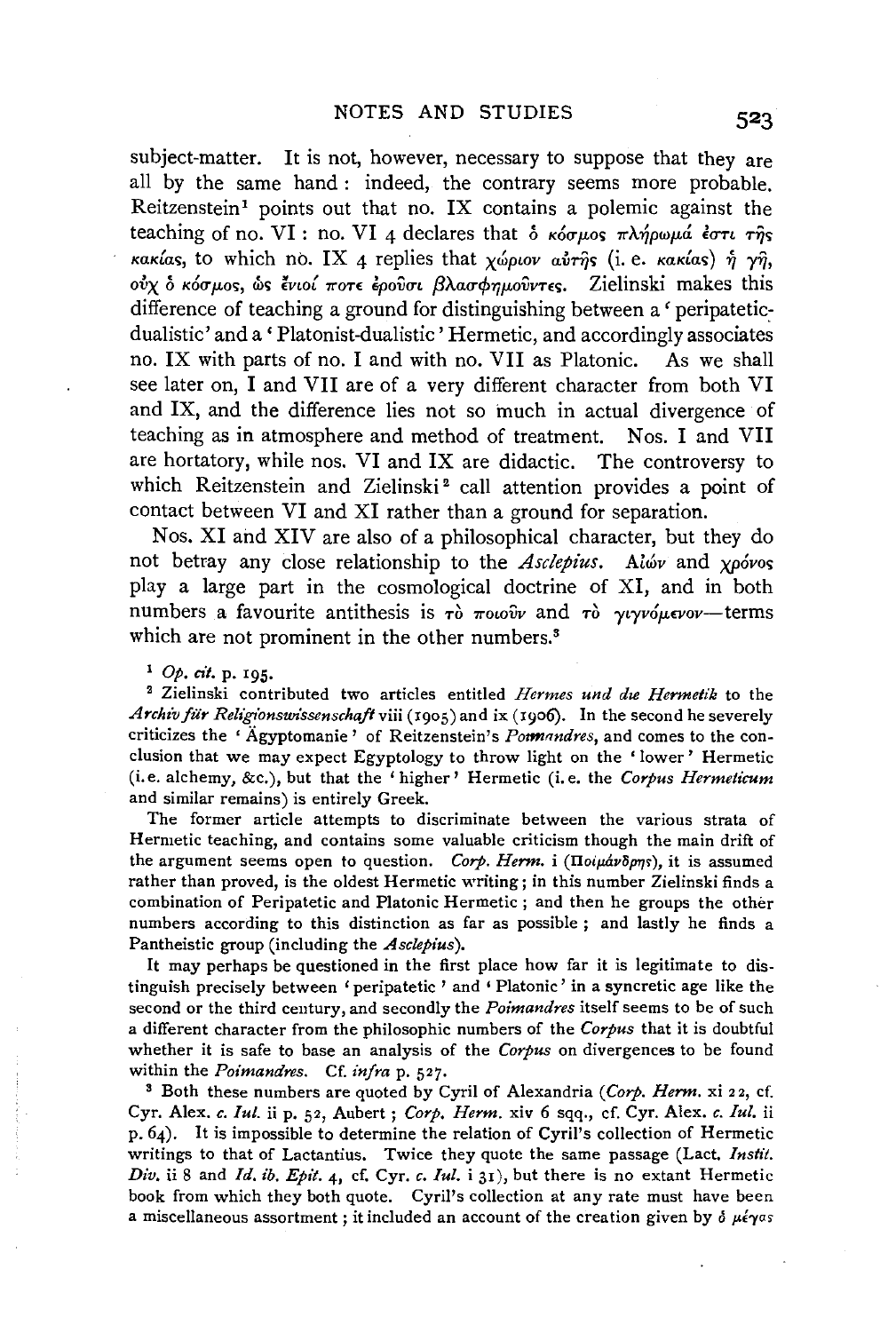## 524 THE JOURNAL OF THEOLOGICAL STUDIES

No. X is obviously composite: *§* 7 affirms, and *§* 19 denies the trans-No. X is obviously composite:  $\S$  7 attitudes and  $\S$  to denies the transmigration of the souls of the wicked into the bodies of animals. It is addressed to Tat, and professes to be an epitome of the  $\gamma \epsilon \nu \kappa \delta \lambda \delta \gamma o \iota$ , which had been spoken to him before. It is extensively quoted by Store and the stock of the very different text from the very different text from the very different text from the interest from the very different text from the very different text from the very different text from the ver paeus, who, however, used a very different text from that in the Corpus. The γενικολ λόγοι are referred to in an astrological fragment preserved by Stobaeus (*Phys.* 468), and again in another fragment on the soul (Stob. *Phys.* 806) which may well have come from the same sour source as part of the only well have come from the same  $\frac{u}{c}$  as part of this number,  $\frac{C}{c}$  *Corp. Herm*,  $\frac{v}{c}$  in contains the only other reference to the  $\gamma$ <sub>E</sub>virol  $\lambda$ óyoi in our *Corpus*, and there are other parallels which suggest a connexion between  $X$  and  $XIII$ <sup>2</sup>. We shall probably not go far wrong, if we follow Zielinski<sup>3</sup> in regarding §§  $4-9$  as distinct from the rest of the number, and closely related to XIII. Tat's exclamation (§ 4)  $\epsilon \pi \lambda \eta \rho \omega \sigma \alpha s$   $\eta \mu \hat{\alpha} s$ ,  $\omega \pi \alpha \tau \rho$ ,  $\tau \hat{\eta} s$   $\alpha \gamma \rho \alpha \rho \gamma s$   $\alpha \lambda \lambda \alpha \tau \eta s$   $\theta \epsilon \alpha s$  follows lamely on the preceding sections which have more in common with the *Associate of the preceding seculors* which have more in common come *asceptus* group. The reference to the yevikor  $\frac{1}{2}$  again in  $\frac{1}{2}$   $\frac{1}{2}$  will then be due to the complier.

ros.  $\Delta v1$  and  $\Delta v11$  (relizensiem) do not resemble any of the preceding either in matter or in style. No. XVI is a philosophical discourse addressed to 'the king' by somebody who quotes Hermes as his authority. Its present title, <sup>*\*Οροι* 'Ασκληπίου, probably dates only from Byzantine</sup> times, and it may perhaps be part of the sermo perfectus quem scripsit Asclepius ad regem of Lact. Instit. Div. ii 15.<sup>5</sup> The cosmology of this number is entirely different from that of the Asclepius : God is the father of all, the sun is demiurge,<sup>6</sup> and the  $\kappa \acute{o} \tau \mu \circ s$  is the instrument ( $\delta \rho \gamma \alpha \nu \circ r$ ) of creation. The intelligible essence (vontrols ( $\delta \nu \alpha \epsilon \hat{i}$ ) The intelligible essence ( $\nu$ o $\nu$  $\vec{\tau}$ ) o $\vec{\nu}$ oría) controls (διοικεί) heaven, and heaven the gods. The demons are ranged under the gods and control men. No. XVII is a fragment of a dialogue between Tat and 'the king', in which Tat exhorts the king to worship statues  $\omega_s \kappa a \lambda$ <br> $\alpha \dot{v} \tau \dot{a}$   $\delta \delta \alpha s$   $\bar{\epsilon}_{X^{\text{OPT}}} \alpha \dot{a} \tau \dot{\alpha}$   $\tau \dot{\omega} \nu \alpha \gamma \dot{\alpha} \beta \dot{\alpha} \sigma \nu \dot{\alpha} \nu \dot{\alpha}$ 

*a")'atlos aa<µ(J)v* to Osiris, which is clearly based on the LXX version of Gen. i (Cyr. <sup>100</sup>s oaiµwr to U *c. Iul.* ii p. 56).<br><sup>1</sup> Phys. pp. 766, 770, 774, 1000, 1004, Heeren.

<sup>2</sup> e.g. cf. x 4 Kal ολίγου δείν εσεβάσθη μου ο του νου όφθαλμος υπό της τοιαύτης θέας with xiii 14  $d\sigma \epsilon \beta \eta \theta \eta \sigma \epsilon \tau a \tau \sigma \sigma \hat{b} \delta \phi \theta a \lambda \mu \sigma \tau \sigma \hat{b} \nu \sigma \hat{b}$ .<br><sup>3</sup> *Op. cit.* viii p. 347 foll.

*4Formula 42* foll. **Points and Points and Points and Points and Points and Points and Points and Points and Points and Points and Points and Points and Points and Points and Points and Points and Points and Points and P** 

no. *K* is the *x* and *e* Commandres p. 348 foll. Reitzenstein adopts a different numeration **i**  $XVI$  (Reitz.) follows no.  $XIV$  (Parthey).

<sup>5</sup> So Reitzenstein  $\omega$ ,  $\alpha t$ , p. 192. Lactantius  $\omega c$ .  $\alpha t$ , says that Asclepius expands the teaching of Hermes on piety as the one protection for man against evil demons and fate; this might well refer to *"Opot 'Aσκληπίου* II foll.

<sup>6</sup> On the sun in late Platonic speculation cf. Cumont Astrology and Religion pp.  $31, 118$ .

<sup>7</sup> This number concludes as follows : 'Ο οὖν βασιλεὺs ἐξαναστὰs ἔφη· <sup>σ</sup>Ωρα ἐστιν, ὦ<br>προφήτα, περ*ί τὴν τῶν ξένων ἐπιμέλειαν γίνεσθαι· τῆ δὲ ἐπιούση περί τῶν ἐξῆς θεολογή-*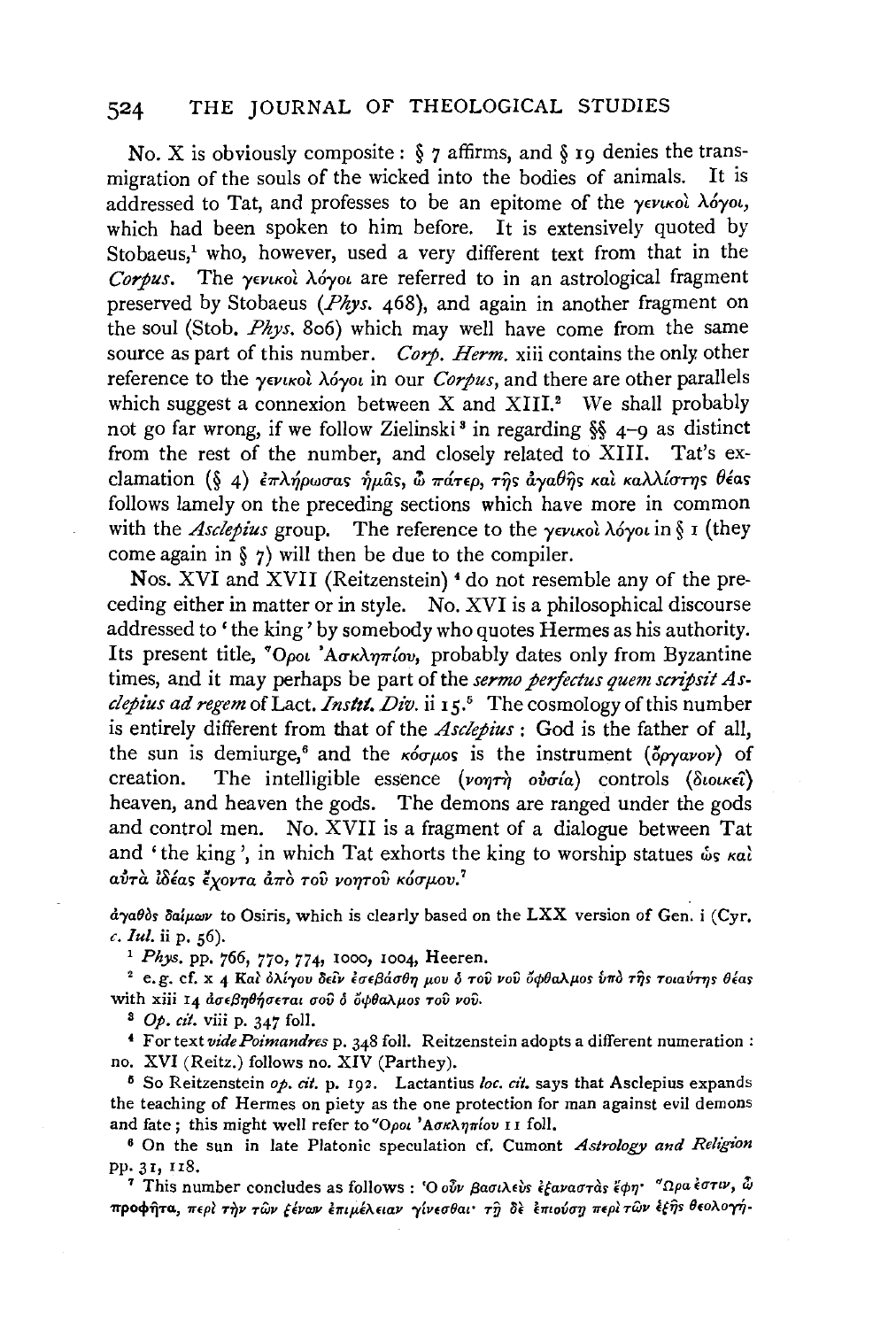No. XVIII (R.)  $\pi_{\rho\alpha}$   $\beta_{\alpha\sigma}$ *(* $\lambda$ *<sub>i</sub>* $\alpha$ <sub>5</sub> is unique and was perhaps included in the collection by a mistake. Neither Hermes, nor Asclepius,<sup>1</sup> nor Tat is mentioned. It is a disquisition on the ' Divine Right of Kings' : the reverence due to kings is analogous to the reverence due to God, and should be regarded as a preparatory exercise for the worship of the Supreme.<sup>2</sup>

It remains to consider nos. I, III, IV, VII, and XIII ; it will be argued in the following paragraphs that nos. I, III, IV, and VII presuppose a different *milieu* from that of the main body of Hermetic writings; that the LXX version of Gen. i was certainly used in I and III; that New Testament influence is probable in I, VII, and XIII, while  $IV$ —on 'baptism in a crater '—was almost certainly suggested by the Christian rite. Finally it will be shewn that a ' Gnostic' amalgam of Persian, Greek, Jewish, and Christian elements, preserved by the alchemist Zosimus, was associated with Hermes, and this fact, coupled with the allusion of Zosimus to 'Poimandres 'and ' baptism in a crater', will suggest that we need not discount Jewish influence, as recent writers have tended to do, and that Christian influence is not to be ruled out of court on *a priori* grounds.

No. I is an account of a Theophany: Poimandres, 'the mind of the supreme power' ( $\delta \tau \hat{\eta} s$   $\alpha \hat{\nu} \theta \epsilon \nu \hat{\tau}$  as vovs) appeared to the writer, when he was in a trance *(κατασχεθεισών μου τών σωματικών αισθήσεων*), and shewed him the creation in a vision. A dialogue ensues in which Poimandres explains the vision and gives an account of the creation of the

*uoµev.* It is not clear whether Tat and the *TrpO</>T)•"fis* are identical ; the following passage from Iamblichus *De Mysteriis* viii 5 suggests that they are not: 'Υφηγήσατο OE *1tal TavTi)v Ti)v ooov 'Epµijs· -/ipµfivev<!E* OE BCT\IS 1TpO<j>1)T1\s" *AµµaJV< {3a<117'.e'i* EV dovTOIS eύρων αναγεγραμμένην εν ιερογλυφικοίς γράμμασι κατα Σαίν την εν Αιγύπτω. It may also be noted that the complaint of the  $\tilde{a}\sigma\tau\alpha\tau$ os  $\epsilon\tilde{\nu}\rho\epsilon\sigma\iota\lambda\sigma\gamma\iota\sigma$  of the Greeks in *De Myst.* vii 5 finds a curious parallel in the attack on the Greek language with no. XVI **opens-"'Ei\A17vEs, if; \$aO'iAEV,** *i\67ovs- lxova't* **«EvoVs, (** oV~E) **d:rroliEl[EMI** *Evep71]Tt1Cot5s. και αυτή εστιν (ή) 'Ελλήνων φιλοσοφία, λόγων ψόφος' ήμεις δε ου λόγοις χρώμεθα άλλα cpll>va<s µ•<!Tats TWV* EP""f"'"·

1 There is no MS authority for the mention of Asclepius in the title. 2 Reitzenstein *op. cit.* p. 207 sqq. suggests that the reference to ' kings' points to Diocletian and his colleagues ; he thinks it was written to shew that Hermetic • 'religion' meant loyalty to the Emperor and was added to the collection by the compiler, and in this way he tries to date the collection. There is, however, no ground for supposing that Diocletian and his colleagues are referred to : the reference to 'kings' is general, and its occurrence at the end of the collection is no evidence at all of date. Kroll (Pauly-WissowaR.E. s.v. *Hermes Trismegistos)* even suggests that it may have been added by Psellus. Cf. Dibelius *Zeitschr.f. Kirchengeschichte* xxvi 168 sqq., Krebs *Der Logos als Reiland im ersten ]ahrhundert* p. 134 sqq., and Review of latter in this JouRNAL, October 1913, p. 122, by Dr Bethune-Baker.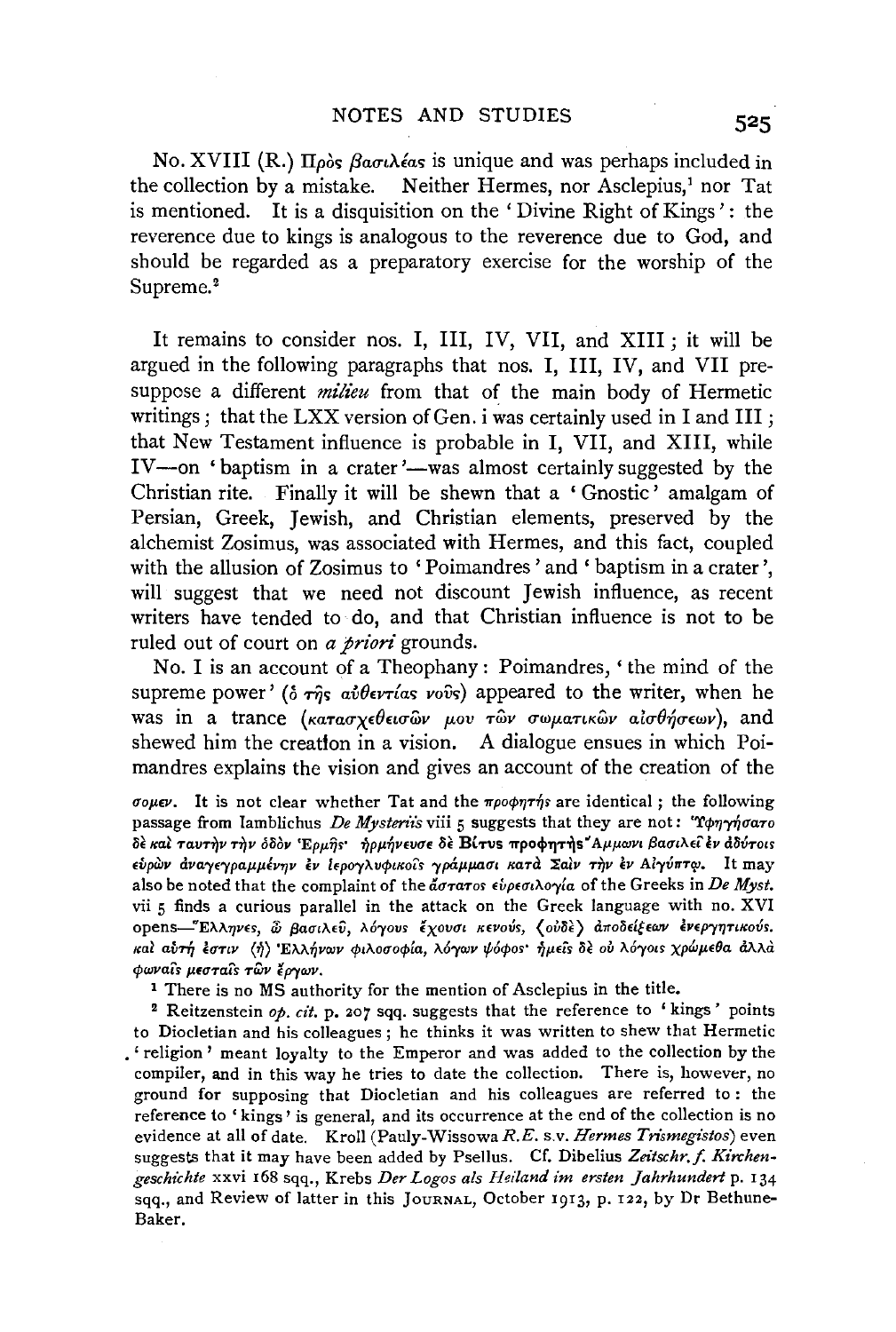# **526 THE** JOURNAL OF THEOLOGICAL STUDIES

seven  $\delta$ *iouxnta*<sup>*i*</sup>, who control the seven spheres of the sensible world. The beasts were brought forth by Earth, Water, and Air. Then the Father of the Universe 'begat Man equal to Himself, and loved him as His own son ... and gave him all His creations'. Man, however, wished himself to create, and thus fell through the seven spheres, receiving some quality from each. When Nature saw him, she loved him, and they were united, and Nature brought forth seven men; these were hermaphrodite and had characters corresponding respectively to each of the seven spheres. Both men and beasts were then divided into male and female, and generation and multiplication followed by order of God. Man's salvation is effected by an ascension  $(d\nu\alpha\delta\circ s)$ through the seven spheres, at each of which he lays aside some quality he acquired at his fall. Thus at the first  $\zeta \omega r \eta$  he surrenders  $r \gamma r$ aύξητικήν και μειωτικήν ενέργειαν; at the second, την μηχανήν των κακών; at the third,  $r\hat{\psi}\psi \partial x \psi \partial y \partial y$   $\partial x \partial x \partial y$  and so on. At last he reaches the 6y8oartK~ *cpv<ns,* where he joins the other beings *(oi OVT£s)* in glorifying the Father. They then all approach the Father in order, and surrender themselves into 'powers' *(δυνάμειs)*. Thus they are absorbed in God, and reach their final goal-deification  $(\theta \epsilon \omega \theta \hat{\eta} \nu \omega)$ .<sup>1</sup> Poimandres charges his hearer to guide those who are worthy, 'that mankind may be saved by God through him', and 'mingles with the powers'. The writer then relates how he began to preach to men 'the beauty of piety and knowledge'. Some scoffed, but others threw themselves at his feet and begged to be instructed. 'And I raised them up and became guide to the race of men, teaching them how and by what means they might be saved. And I sowed in them words of wisdom and they were fed from the ambrosial water. And when even was come and all the brightness of the sun was beginning to set, I bade them give thanks to God. And when they had finished their thanksgiving ( $\epsilon_{\nu}$ xapio $\tau$ iav), they turned each to his own resting-place.' The number closes with a hymn of praise.

It is generally agreed that no. I as it stands is composite : there are two accounts of the fall of man in  $\S$  12-14, and the use of *Novs* for *IToιμάνδρης* himself in §§ 1 and 22 is hardly consistent with the identification elsewhere (e. g. §§ 9 and 12) of *Novs* with the supreme God,2 but reconstruction of sources is not easy.

<sup>1</sup> This and similar doctrines originated in the astrological lore of Babylon; they gained a hold on the Western world during the Hellenistic period and were recognized by Stoic philosophers such as Posidonius, the teacher of Cicero. Cf. Cumont *Les Religions orientates* p. 369, *Astrology and Religion among the Greeks and Romans* pp. *<sup>67</sup>*foll. 2 Cf. Reitzenstein *op. cit.* p. 36 sqq.; Dibelius *Zeitschr.f. Kirchengesch.* xxvi (r905)

p. 175; Zielinski *Archivf. Religionswiss.* viii p. 323 sqq.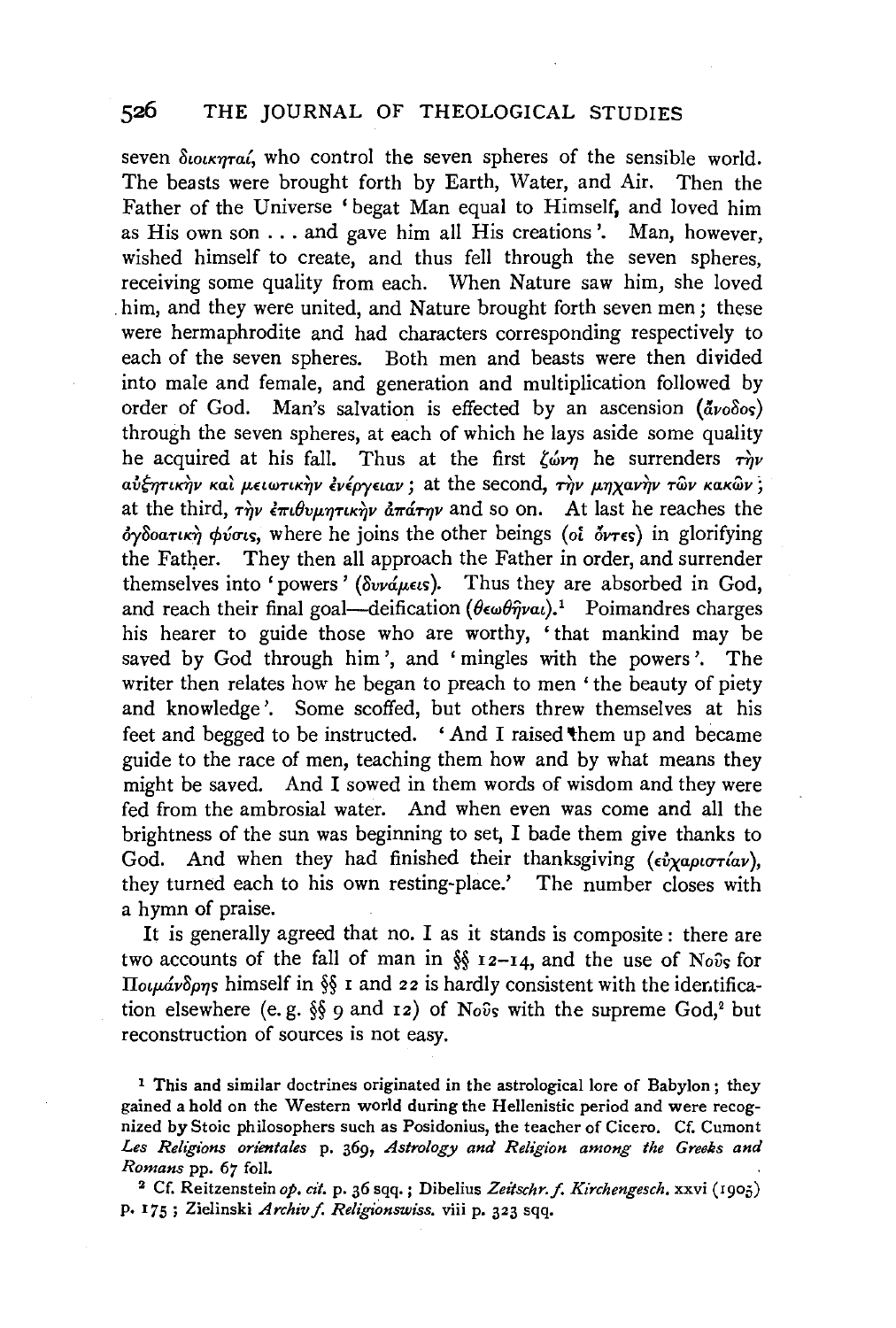Nos. III and VII may be considered together with I; no. III is a fragment on the Creation, and is of a similar character to much of  $I^1$ ; and the exhortation in no. VII ' to stand soberly and look up with the eves of the heart' is parallel both in thought and style to I 27.

These three numbers are marked off from the other Hermetic writings by differences of conception and style: broadly speaking, they are more mythological and less philosophical than the writings we have considered The Theophany in I and the hortatory spirit of I 7 and VII hitherto. cannot be paralleled in the *Asclepius* and kindred writings. The terms used are different, and the descriptions of the Creation in I and III are realistic and unmetaphysical. Finally the following parallels<sup>2</sup> prove conclusively that Gen. i (LXX) was known to the writer of I and III, whereas we have seen no reason to suspect *direct* Jewish or Christian influence in the numbers dealt with in the first half of this section.

## $Corp.$  Herm.  $i$  ( $\Pi$ oιμάνδρης)

ξ 5 κινούμενα δ' ήν (γη και ΰδωρ) διά τον έπιφερόμενον πνευματικόν λόγον.

διι διακεχώρισται δε άπ' άλλήλων ή τε γή και το ύδωρ, καθώς ήθέλησεν ὁ νοῦς, καὶ ἡ γῆ ἐξήνεγκεν άπ' αύτης α είχε ζώα τετράποδα, έρπετά, θηρία άγρια και ήμερα.

§ 12 O δε πάντων πατήρ ο νούς,  $\phi$ ν ζωή και φως, άπεκύησεν άνθρωπον έαυτω ίσον, ού ήράσθη ως ιδίου τόκου· περικαλλής γάρ ήν την του πατρός εικόνα έχων. όντως γάρ και ο θεος ήράσθη τῆς ἰδίας μορφῆς, καὶ αὐτῆ παρέδωκε τα έαυτου πάντα δημιουρ- $\gamma$  $\eta$ ματα.

§ 18 ὁ δὲ θεὸς εὐθὺς εἶπεν άγίω λόγω· Αὐξάνεσθε ἐν αὐξήσει καὶ πληθύνεσθε έν πλήθει, πάντα τα κτίσματα και δημιουργήματα. (Also III  $3$ .)

### Genesis i

υ. 2 και πνεύμα θεού επεφέρετο έπάνω του ύδατος.

υ. 7 και διεχώρισεν ο θεος άνα μέσον του ύδατος...

υ. 24 και είπεν ο θεός· Έξαγαγέτω ή γη ψυχήν ζώσαν κατά γένος, τετράποδα καί έρπετά καί θηρία της γῆς κατὰ γένος.

υ. 26 καὶ εἶπεν ὁ θεός· Ποιήσωμεν άνθρωπον κατ' εἰκόνα ἡμετέραν καὶ καθ' δμοίωσιν· καὶ ἀρχέτωσαν τῶν ίχθύων τῆς θαλάσσης καὶ τῶν πετεινῶν τοῦ οὐρανοῦ καὶ τῶν κτηνῶν καὶ πάσης της γης και πάντων τῶν έρπετῶν τῶν ἐρπόντων ἐπὶ τῆς γῆς.

υ. 28 καὶ ηὐλόγησεν αὐτοὺς δ θεὸς λέγων Αυξάνεσθε και πληθύνεσθε.

1 Another somewhat similar fragment is preserved by Suidas, s.v. Epuns of Τοισμέγιστος.

<sup>2</sup> I think I am right in saying that neither Reitzenstein nor Zielinski refers to Genesis i.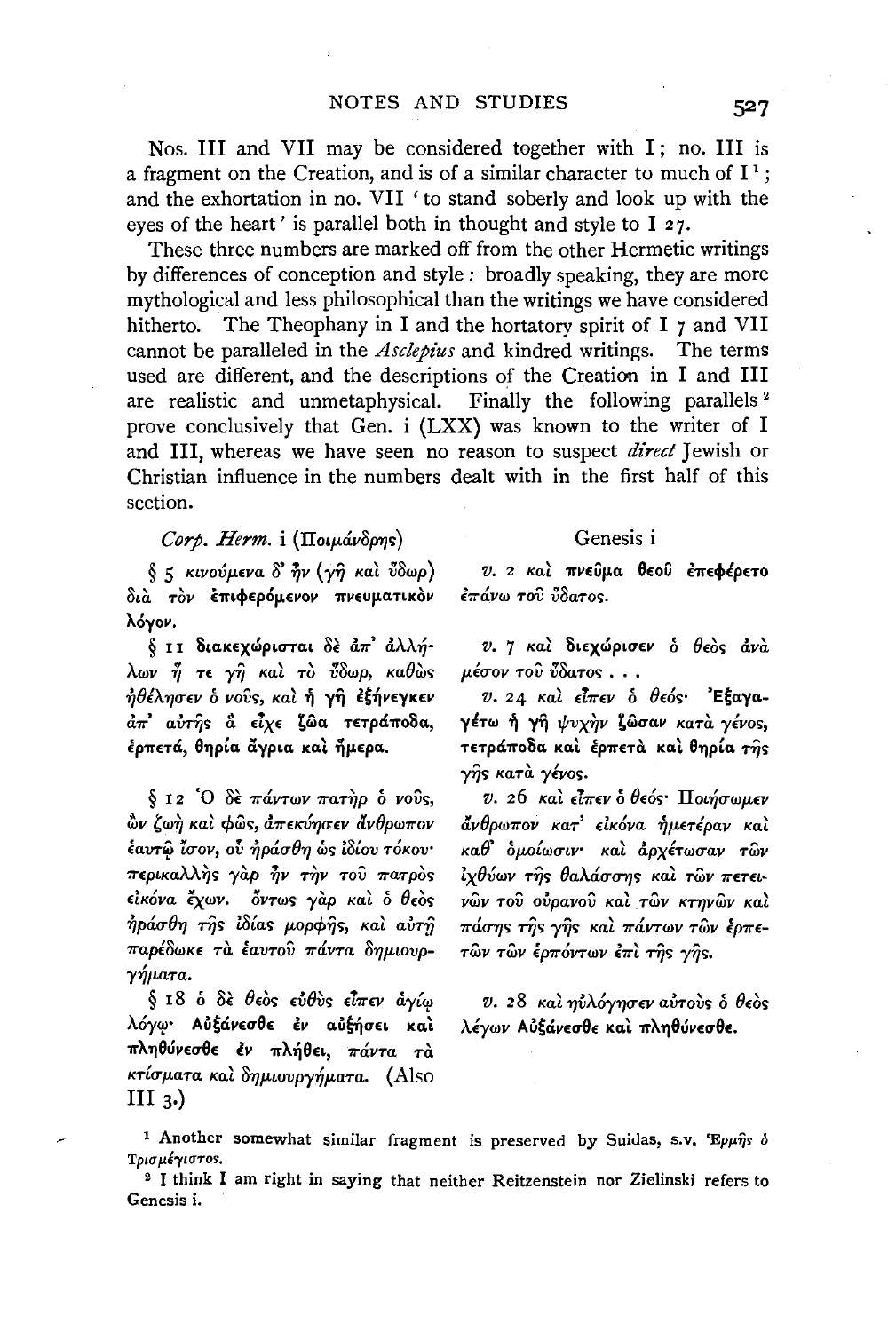#### $528$ THE IOURNAL OF THEOLOGICAL STUDIES

Corp. Herm. iii (λόγος ιερός)

§ Ι ην γάρ σκότος άπειρον έν άβύσσω και ύδωρ και πνεύμα λεπτον νοερόν.

δ 2 αδιορίστων δε όντων απάντων καλ άκατασκευάστων.

Genesis i

*v. 2 και σκότος έπάνω της αβύσσου,* και πνεύμα θεού επεφέρετο επάνω του *ιδατο*ς.

υ. 2 ή δε γη ήν αόρατος και άκα-**TRAKELLATOR** 

Before proceeding to examine the parallels to the New Testament in these numbers we must refer to the opening paragraph of the fifth vision of the Shepherd of Hermas, which contains some curious resemblances to the Poimandres. If, as Dr Reitzenstein and Dr Norden<sup>1</sup> think, Hermas has borrowed from *Poimandres*, we have an important clue to the date of the latter.

The passages run as follows :-

## *Poimandres* i

Έννοίας μοί ποτε γενομένης περί τών όντων και μετεωρισθείσης μου της διανοίας σφόδρα, κατασχεθεισών τε τῶν σωματικῶν αἰσθήσεων—καθάπερ οι έν ύπνω βεβαρημένοι έκ κόρου τε και τρυφής ή έκ κόπου σώματοςέδοξά τινα ύπερμεθέγη μέτρω άπεριορίστω τυγχάνοντα καλεΐν μου το δνομα και λέγοντά μοι· Τί βούλει άκοῦσαι καὶ θεάσασθαι καὶ τί νοήσας μαθείν και γνώναι;

φημί έγώ· Σύ γάρ τίς εί;

Έγὼ μέν, φησίν, είμι δ Ποιμάνδρης, δ της αυθεντίας νούς, οΐδα δε δ βούλει, και σύνειμί σοι πανταχού. φημί έγώ Μαθεΐν θέλω τά όντα, και νοήσαι την τούτων φύσιν καί γνώναι τον θεόν· τουτ', έφην,

Shepherd of Hermas Vis. v Προσευξαμένου μου έν τω οίκω, και καθίσαντος είς την κλίνην

εισηλθεν άνήρ

τις ένδοξος τη όψει, σχήματι ποιμενικώ περικείμενος δέρμα λευκόν, και πήραν έχων έπι των ώμων και ράβδον είς την χείρα. και ήσπάσατό με, κάγω άντησπασάμην αυτόν. καὶ εὐθὺς παρεκάθισέν μοι, και λέγει μοι Απεστάλην ύπο του σεμνοτάτου άγγέλου, ίνα μετά σου οικήσω τας λοιπάς ήμέρας της ζωής σου. "Έδοξα έγω ότι πάρεστιν εκπειράζων με, καί λέγω αύτω Σύ γάρ τίς εί; έγω γάρ, φημί, γινώσκω ὧ παρεδόθην. λέγει μοι· Ούκ έπιγινώσκεις με; Ού, φημί. Έγώ, φησίν, είμλ δ Ποιμήν ὧ παρε- $\delta \acute{\theta}$ ms.

<sup>1</sup> Reitzenstein's conclusions are assumed in Norden's Agnostos Theos p. 5 n. 3.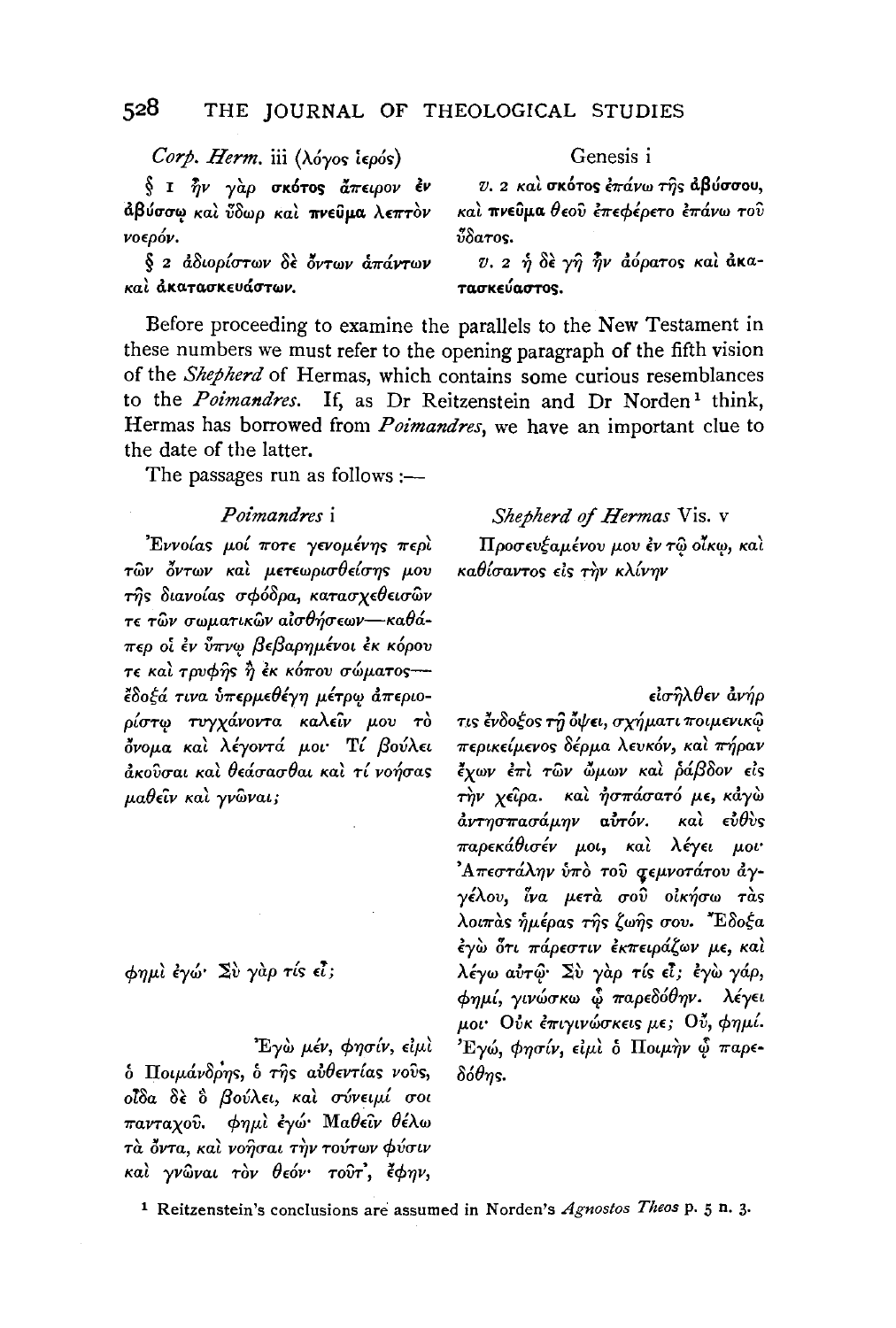# *Poimandres* i

 $d$ κούσαι βούλομαι. φησιν έμοι πάλιν· ~EXE Tee *vce 60"a B'AEl<; µ,aBELV, Kayw crE* 8iM~w. To1JTo *£171"tiiv -tiA.A.ay'Y} Ti/ lδέα*, και ευθέως πάντα μοι ήνοικτο *poπή καὶ δρῶ θέαν ἀόριστον.* 

*Shepherd* of *Hermas* Vis. v

 $E\tau t$ 

*Aaλοῦντος αὐτοῦ ηλλοιώθη η ιδέα* > ... ' , ' > ' ft/ , .... *avTov, Kal E71"E')'VWV avTOV OTl EKElVO'i*   $\vec{\eta}$ ν  $\vec{\phi}$  παρεδόθην.

Dr Reitzenstein thinks that the resemblances between these passages can only be explained by literary dependence, and he has no hesitation in affirming the priority of *Poimandres.* The figure of the Shepherd in Hermas he describes as a 'sinnlose Maskerade',<sup>1</sup> which has obviously been imperfectly adapted to its position in the *Shepherd.* Indeed, Dr Reitzenstein considers that Hermas probably belonged at one period to the ' Poimandres-Gemeinde ', which proved a half-way house to the Christian Church ! If this be admitted, we are forced to. push back the date of *Poimandres* at least to the early years of the second century, in order to allow for the teaching to spread from Egypt to Rome. Moreover, if this be so, it is not probable that we shall find Christian influence at so early a date. Whether or not the confused metaphysical speculations of the *Poimandres* would be likely to appeal to the simple mind of the author of the  $\prod_{\substack{u \text{at}}}$  is a question which it is not easy to discuss; but it may be submitted that the figure of the Shepherd in Hermas, so far from being a ' sinnlose Maskerade ', is in full keeping with Jewish and early Christian conceptions; the image of the Lord as Shepherd was familiar to every Jew: *Poimandres* is far more of an enigma. If it is necessary to suppose literary connexion, the artificial literary composition 2 of *Poimandres* makes it more probable that the borrowing was on that side.<sup>8</sup>

However, the similarity between the two passages is less remarkable than appears at first sight, and is probably a coincidence : there is really nothing in common between the very substantial Shepherd of Hermas with his sheepskin, his wallet, and his staff, and the mysterious apparition of the *Poimandres*<sup>4</sup>; and the question- $\Sigma_{\nu}$   $\gamma_{\alpha\rho}$   $\tau_{\nu}$   $\epsilon_{\nu}$  with which

<sup>1</sup> *Op. cit.* p. 13.<br><sup>2</sup> Casaubon *(Exercit.* i ad Baron. p. 80) illustrates the author's acquaintance with Classical Greek by comparing the opening words of *Poimandres*, 'Evvoias µoi *nore*  $\gamma$ *ενομένης περ*ί *τῶν ὄντων* ... with the first line of Xen. *Cyropaed. 'Εννοιά ποθ' ήμ*ιν i"(EVETo *iluai a71µ01'pcl.Tiai .* ••• These writings are syncretic in style as well as matter. 8 See Krebs *Der Logos als Reiland,* 1910, pp. 136 ff, ao.d Bardy in *Revue Biblique,* 

1911, pp. 391 ff, for severe and searching criticism of Dr Reitzenstein's view.

<sup>4</sup> If *Douavoons* is derived from  $\pi o \mu \dot{\eta} \nu$  and  $\dot{\alpha} \nu \dot{\eta} \rho$ , as is generally supposed, the formation is unparalleled. Mr. Granger (J. *T.S.* 1904, vol. v p. 400) suggested tha1 the word is a transliteration of the Coptic *Pemenetre,* meaning 'The Witness', with reference to the widely spread legend about Hermes. On this assumption there would be no allusion at all in *Poim.* to a shepherd. And, as Mr Granger shews, the

VOL. XV. Mm

529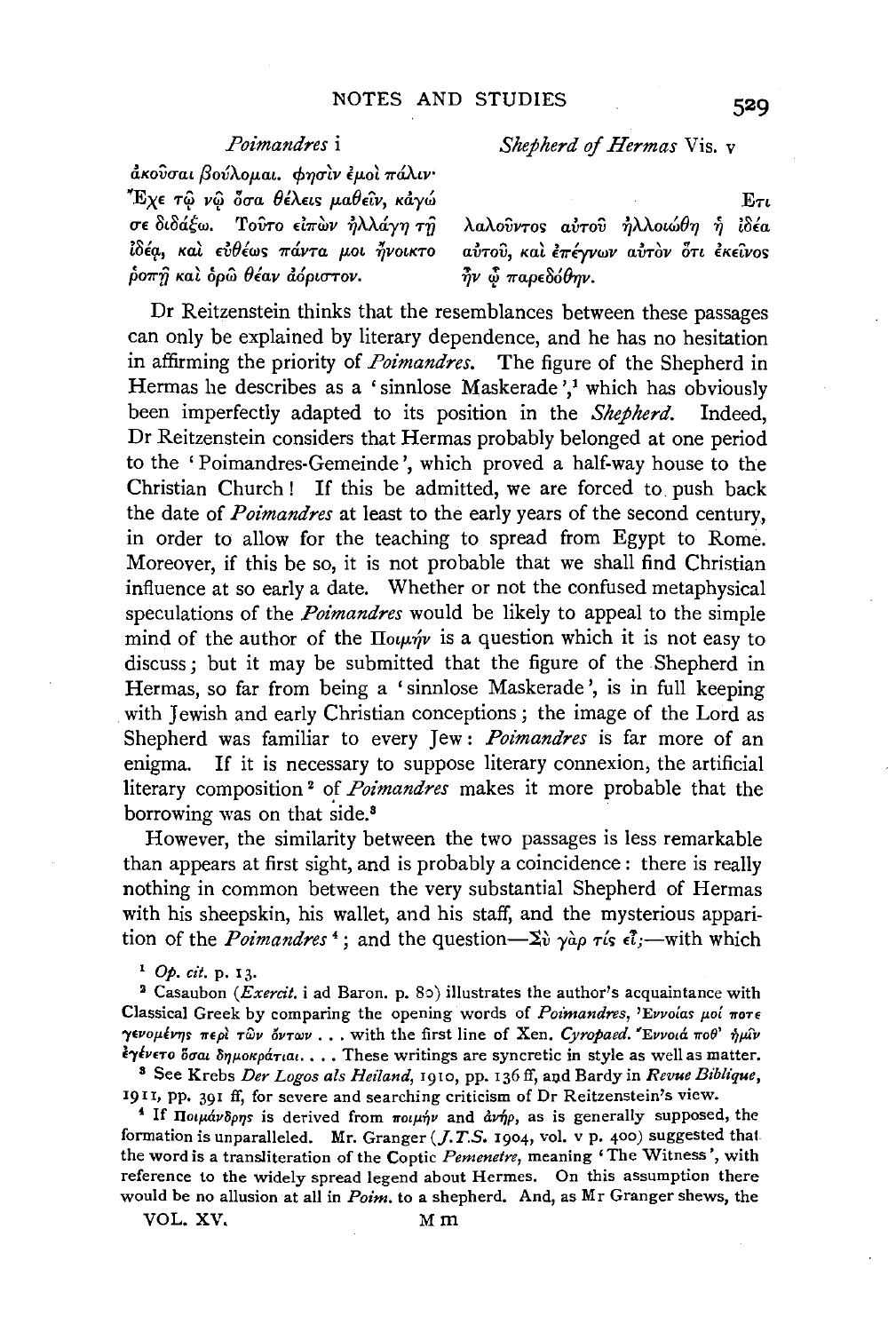the unexpected visitor is in both cases greeted is too natural to call for comment.<sup>1</sup>

It is impossible to attach any weight to Dr Reitzenstein's other argument for the dependence of the *Shepherd* on *Poimandres. <sup>2</sup>*In the ninth similitude of the *Shepherd* Hermas is conducted to a mountain in Arcadia, where he sees a vision. The mention of Arcadia is strange and has not been satisfactorily explained. Now the Egyptian Hermes is supposed to have come from Arcadia (cf. Cic. *de Nat. deor.* iii 56 quoted above p. 514), and no. XIV refers to the *yevikol*  $\lambda$ 6yoi which had been spoken  $\overline{\epsilon}$ *mi*  $\tau$ *ns*  $\tau$ <sup>00</sup>  $\delta$ *povs μεταβάσεως.* Hence Dr Reitzenstein detects Hermetic influence in the Arcadian mountain of the *Shepherd.*  It is perhaps sufficient to point out that there is no trace of an allusion to Hermes in the *Shepherd* and no trace of an allusion to Arcadia in *Poimandres*; and that the reference to the mountain, even if it proved anything, occurs in a number which Dr Reitzenstein himself regards as later than *Poimandres* and but slightly connected therewith.<sup>3</sup>

The next question we have to consider is the question whether any of these numbers betray Christian influence.

In no. IV Hermes relates to Tat how the Creator made the world by *logos* and then created man. He bestowed *logos* on all men, but reserved *nous* as a special reward  $(\frac{\partial \theta}{\partial v})$ , 'God filled a great bowl  $(\kappa \rho \alpha \tau \eta \rho)'$  with *nous* and sent it down and a preacher  $(\kappa \hat{\eta} \rho \nu \xi)$  therewith, and bade him preach thus to the hearts of men: Baptize thyself, thou heart that canst, into this bowl, thou that believest that thou shalt ascend unto Him that sent down the bowl, thou that dost recognize wherefore thou hast been born. And as many as understood the And as many as understood the message and baptized themselves in *nous,* were made sharers in knowledge (*γνώσις*), and became perfect men by receiving the gift of *nous*.' When Tat expresses a desire for baptism, Hermes answers, that he must first hate his body, and so love himself, and that by loving himself he will win *nous,* and by *nous* he will share in *episteme.* Man's true

passage xiii 10 λόγον γάρ τον σον ποιμαίνει ό νούς, πνευματοφόρε δημιουργέ, lends very little support to the meaning required for *Ποιμάνδοπs* if it is derived from *Tro1µfiv* and *dvfip,* though it may indicate that the author of *Corp. Herm.* xiii connected the title (which he uses earlier § 15) with the conception  $\pi o \mu \dot{\eta} \nu$ . Zosimus derived the name from ποιμήν and άνήρ, as his formation of the Acc. Ποιμένανδρα shews *(loc. cit. infra* p. 534).

<sup>t</sup> We may compare Acts ix 5 είπεν δε (δ Σαύλος) τίς εί, *κύριε*; δ δε Έγώ είμι 'Ιησούς<br>δν σύ διώκεις.

Ą

### $^{2}$  Op. *cit.* p. 33.  $^{3}$  Op. *cit.* pp. 214 sqq.

<sup>4</sup> The *«partip* was perhaps suggested by Plato *Tim.* 41 D. The reference of Arnobius to ' Platonicus ille crater, quern conficit miscetque Timaeus' *(adv. nat.* ii 5a) shews that the passage was well known. There is another Platonic reminiscence in §8: επεί δ μεν θεδs αναίτιος, ήμεις δε αίτιοι των κακων is obviously adapted from the famous words *alτία ελομένου*, θεδs αναίτιοs (Plat. *Rep.* 117 E).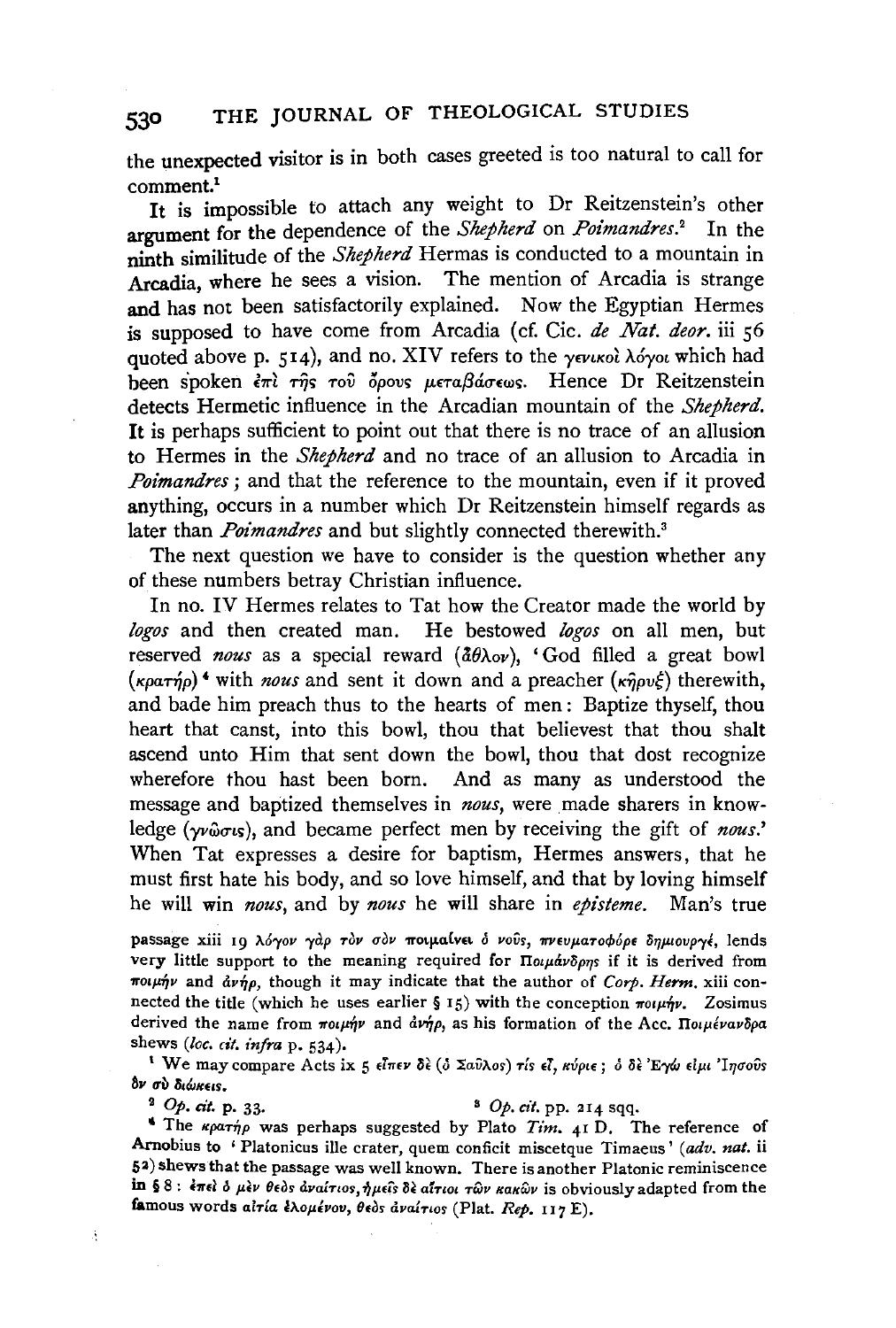destiny is to reach the *monas,* ' which controls and draws upward those who haste to behold her, even as they say a magnet draws iron'.

It is difficult not to think that Christian baptism supplied the writer with his simile of baptism : we may surmise that he was a pagan, perhaps not unfriendly to Christianity, who wished to shew that the true baptism was to be found in his own philosophy.1

In no. XIII Tat asks Hermes to explain further his enigmatical statement in the  $\gamma \epsilon \nu \kappa \delta \lambda \delta \nu \delta \omega t$  that nobody can be saved before regeneration. Hermes answers that regeneration is effected by the will of God. When Tat enquires further, Hermes replies: 'What shall I say, my son? I can only say that I see a vision, which has arisen, uncreated  $(\tilde{a}\pi\lambda a\sigma\tau o\nu)$  in me out of the mercy of God, and I have gone out of myself into an immortal body ... ' '0 Father, you have shaken me into no small madness and frenzy', answers Tat, ' for now I see not mine own self.' After further talk on regeneration, Hermes reveals to Tat the 'hymn of regeneration'. 'Stand thus, my son, beneath the open sky and worship looking towards the south wind, as the sun sets, and at sunrise likewise towards the east. Now hush ! my child.' Then follows  $\hat{v} \mu \nu \omega \delta \alpha$  *kpv<sub>TT</sub>*, The powers of nature are invoked, and a  $\lambda o \gamma \kappa \gamma$  $\theta$ voia is offered to God. The dialogue closes with an injunction to Tat to keep secret 'the tradition of regeneration'. It should be added that this dialogue contains the only passage in the *Corpus* outside no. I in which the name of  $\Pi_{0\mu\alpha\gamma\delta\rho\eta\varsigma}$  occurs (§ 15). The reference suggests literary relation rather than common authorship.

The following parallels in this number to the Fourth Gospel are remarkable though hardly conclusive;  $\S$ , 4  $\tau$ ov  $\theta \epsilon \lambda \hat{\eta} \mu \alpha \tau$ os  $\tau$ ov  $\theta \epsilon$ ov as the agent in regeneration, cf. John i 13 ot ovk  $\epsilon\xi$  aluarow, over  $\epsilon$ K  $\theta$ ελήματος σαρκός, ούδε έκ θελήματος άνδρός, άλλ' έκ θεού έγεννήθησαν.  $§$  2 τούτο τὸ γένος, ὦ τέκνον, οὐ διδάσκεται, ἀλλ' όταν θέλη, ύπὸ τοῦ θεοῦ  $d$ ναμιμνήσκεται. Cf. John xiv 25 δ παράκλητος  $\ldots$  ύμας διδάξει πάντα *Kal* Vtroµ.v~O"EL **VµUs** *7r0.vra* **&** *El?rov* **Vµ'iv. § 2 I** *()££,* **uV** *7r0.TEp, crV* **0** *KVpior;,*   $\sigma \dot{v}$   $\dot{\delta}$  vovs recalls the Christian Trinity. Finally with § 21  $\Sigma \dot{v}$ ,  $\delta \tau \dot{\epsilon} \kappa v \dot{\sigma} v$ , πέμψον δεκτήν θυσίαν τῷ πάντων πατρί θεῷ· ἀλλὰ καὶ προσθές, ὦ τέκνον, "διά του Λόγου", compare I Pet. ii 5 ανενέγκαι πνευματικάς θυσίας εύπροσδέκτους θεώ δια Ίησου Χριστου.

We must now return to no. I. The parallels here to the New Testament—especially to the Fourth Gospel—are closer, and when we

<sup>&</sup>lt;sup>1</sup> Did the baptismal vow suggest the following sentence in § 7  $\partial \partial \delta \partial y \, \delta \delta \, d\sigma$ **Beov επλημμέλησεν ή τουτο μόνον, ότι καθάπερ <b>al πομπαι** μέσον παρέρχονται μήτε αύται *Evepyijual* **'Tl** *8vv&.µevai, ToVs* a~ *Eµ11'olil(ovuat-T0v aVTOv Tp6wov Ka2* **oi\$Tot** *µ6vov* **11'0,...11'EV-**01JOW *iv* T~ *Korrµrp 1Tapa-y6µevo1 inro Twv rrwµan1<wv 7)3ovwv* 1 Cf. Tert. *de cor. mil.* c. 3 'Aquam adituri ibidem sed et aliquanto prius in ecclesia sub antistitis manu, contestamur nos renuntiare diabolo et *pompae* et angelis eius '.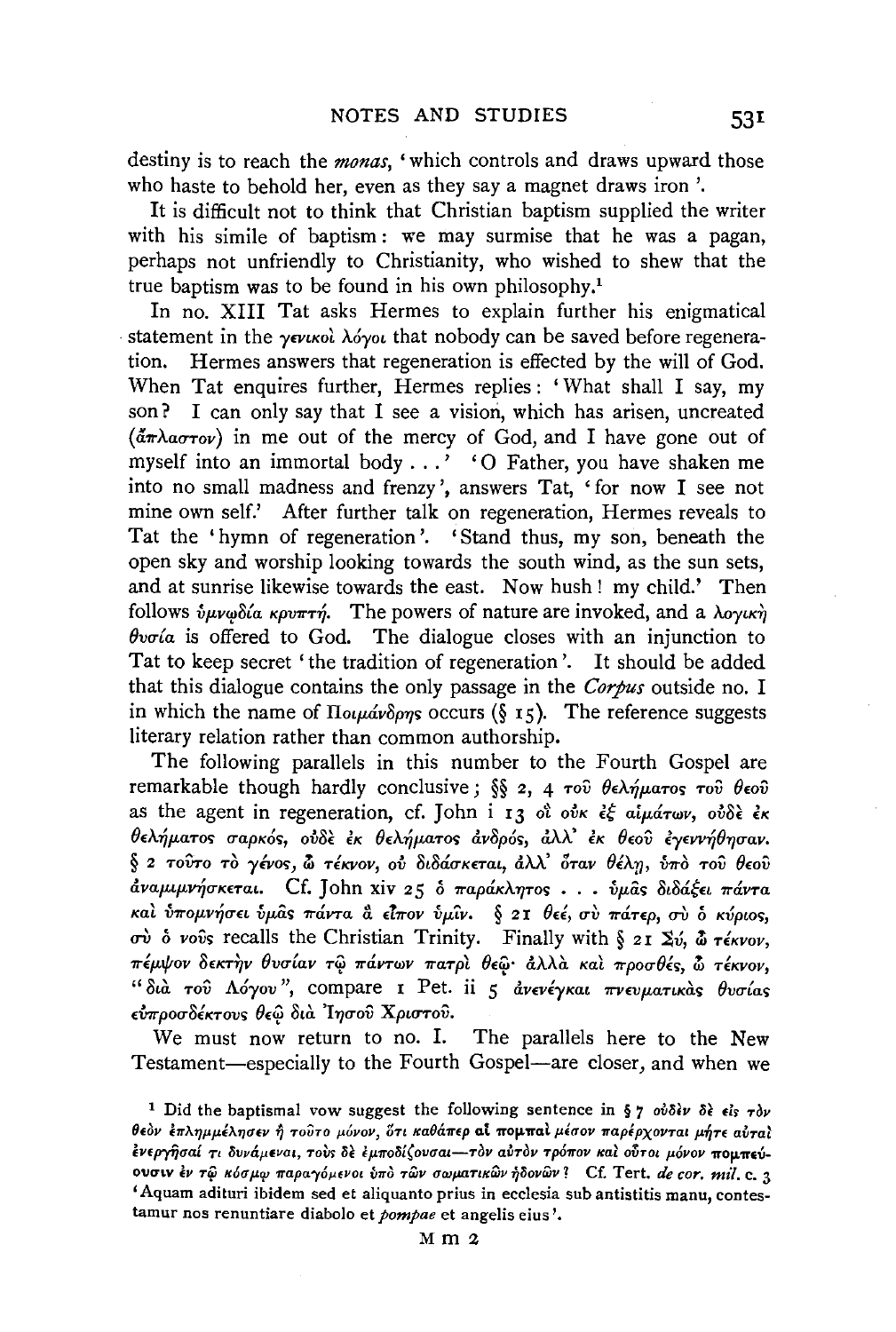remember the use made in this number of the LXX we shall be prepared for literary dependence on the New Testament.

### Poimandres

δ 19 δ δε άγαπήσας το έκ πλάνης έρωτος σώμα, ούτος μένει έν τώ σκότει πλανώμενος, αίσθητώς πάσχων τα του θανάτου.

§ 31 άγιος ο θεός, δε γνωσθήναι βούλεται, και γινώσκεται τοις ίδίοις.

δ 22 διό πιστεύω σοι και μαρτυρώ, είς ζωήν και φώς χωρώ. εὖλόγητος εί πάτερ· δ σὸς ἄνθρωπος συναγιάζειν σοι βούλεται, καθώς παρέδωκας αύτώ την πάσαν έξουσίαν.

### St Tohn

iii 19 και ήγάπησαν οι άνθρωποι μάλλον τὸ σκότος ή τὸ φῶς.

xii 46 . . . *ίνα πας ο πιστεύων είς* έμε έν τη σκοτία μη μείνη.

i II είς τα ΐδια πλθεν.

Χ Ι4 γινώσκω τα έμα και γινώσκουσί με τα έμά.

For  $\mu$ aprvpŵ cf. St John passim.

xvii 1 Πάτερ, ελήλυθεν ή ώρα· δόξασόν σου τον υίόν, ίνα ο υίος δο*ξάση σε,* καθώς έδωκας αὐτῷ ἐξουσίαν...

Poimandres 27 οι μέθη και ύπνω έαυτους εκδεδωκότες, και τη αγνωσία· τού θεού, νήψατε παύσασθε κραιπαλώντες θελγόμενοι ύπνω άλόγω (cf. also VII 1) reads like an echo of 1 Cor. xv 34 εκνήψατε δικαίως και μη άμαρτάνετε, αγνωσίαν γάρ θεού τινές έχουσιν (cf. also Luke xxi 34).<sup>1</sup>

Is it fanciful to see an allusion to the Christian Baptism and Eucharist in the following account of his mission by the writer of *Poimandres*? και έσπειρα αύτοις τους της σοφίας λόγους, και ετράφησαν έκ του αμβροσίου **ΰδατος·**<sup>2</sup> οψίας δε γενομένης ... εκέλευσα αύτοις εύχαριστείν τωθεω. καì αναπληρώσαντες την εύχαριστίαν, έκαστος ετράπη είς την ιδίαν κοίτην (§ 29).

Before leaving no. I a word must be said about the prayer with which it concludes; it is a curious passage and is worth quoting in full:-

Διὸ δίδωμι έκ ψυχής και ισχύος όλης εύλογίαν τω πατρι θεω. "Αγιος δ θεός, δ πατήρ των όλων· άγιος δ θεός, ού ή βουλή τελείται άπό των ίδίων δυνάμεων· άγιος ὁ θεός, ὃς γνωσθῆναι βούλεται καὶ γινώσκεται τοῖς ἰδίοις· άγιος εί, ο λόγω συστησάμενος τα όντα· άγιος εί, ού πασα φύσις εικων έφυ· άγιος εί ὃν ή φύσις ούκ εμόρφωσεν· άγιος εί ο πάσης δυνάμεως ισχυρότερος· άγιος εί ο πάσης υπεροχής μείζων άγιος εί ο κρείσσων των επαίνων. δέξαι λογικάς θυσίας άγνας άπό ψυχής και καρδίας πρός σε ανατεταμένης, άνεκλάλητε, άρρητε, σιωπή φωνούμενε. αίτουμένω το μή σφαλήναι της γνώσεως

<sup>1</sup> So Kennedy St Paul and the Mystery Religions p. 167.

<sup>2</sup> For the water of baptism regarded as a draught cf. Passio S. Perpet. viii, Odes of Sol. vi 10, 11, and Bernard ad loc. I owe these references to Dr Armitage Robinson. Dr Robinson has also pointed out to me two more slight but curious parallels to New Testament phraseology in Poimandres : the writer's 'call' λοιπόν  $τ$ ί μέλλεις; ούχ ώς πάντα... § 26 may be compared with the words of Ananias to St Paul, sal viv  $\tau i$   $\mu \epsilon \lambda \lambda \epsilon \nu s$ ; Acts xxii 16, and the curiously redundant expression § 29 οψίαs δε γενομένηs και της του ήλίου αύγης αρχομένης δύεσθαι recalls Mark i 32 δψίαs δε γενομένηs, ότε έδυσεν δ ήλιοs.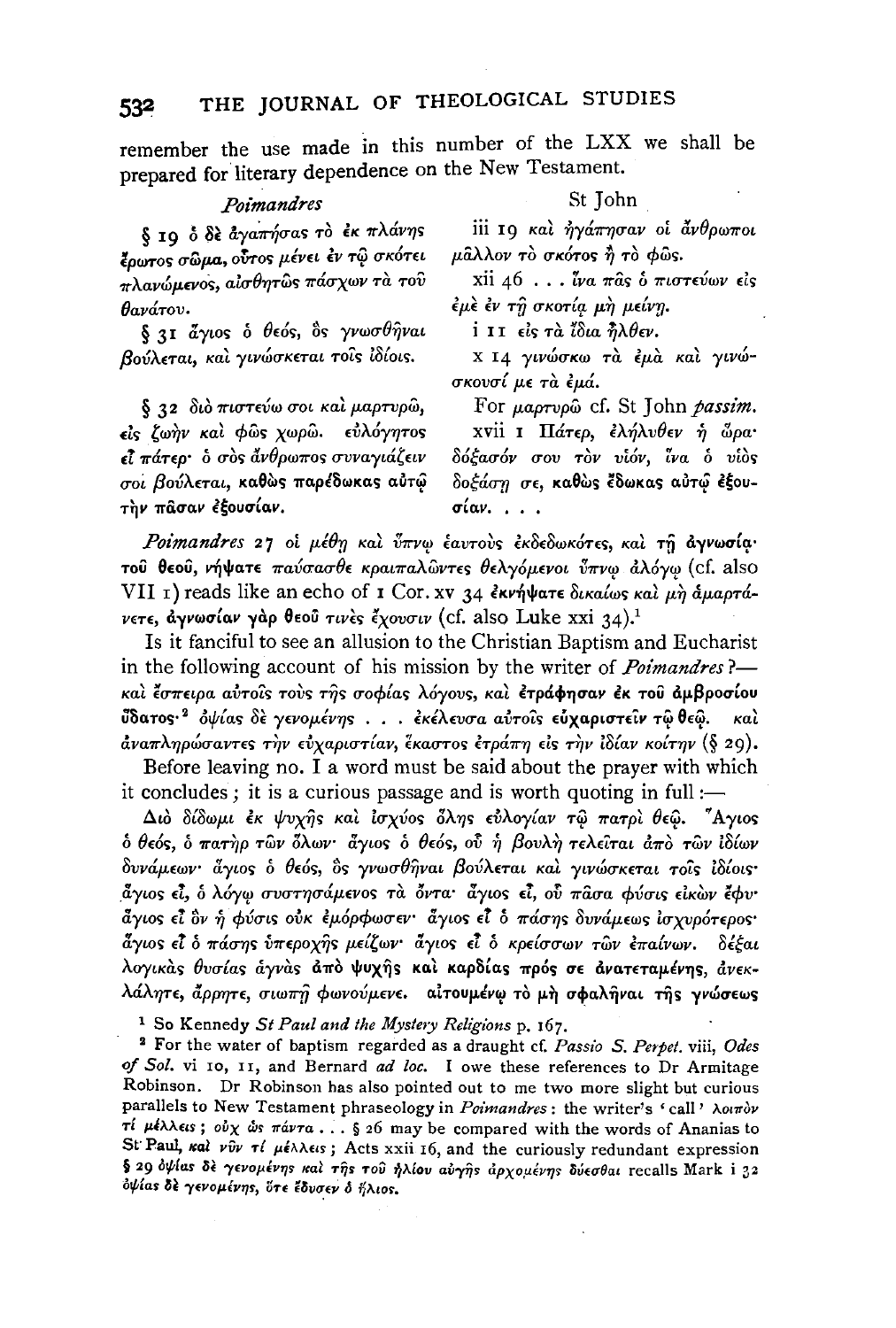τής κατ' ούσίαν ήμων επίνευσόν μοι, και ενδυνάμωσόν με και τής χάριτος ταύτης φώτισον τους έν άγνοία του γένους μου άδελφούς, υίους δε σου. διο πιστεύω σοι και μαρτυρώ, είς ζωήν και φώς χωρώ. εύλογητος είπάτερ· ό σος άνθρωπος συναγιάζειν σοι βούλεται, καθὼς παρέδωκας αὐτῶ τὴν πᾶσαν ἐξουσίαν.

Two remarkable parallels to St John have already been remarked upon. We may also observe that the prayer is introduced with an expression taken from the LXX or New Testament-δίδωμι έκ ψυχής και ίσχύος όλης<sup>1</sup> εύλογίαν τω πατρι θεώ. The phrases in thick type above are closely similar to phrases in the Greek original of the prayer at the end of the *Asclebius*, discovered by Reitzenstein in the Mimaut Papyrus,<sup>2</sup> and we may surmise that the compiler of this prayer was familiar with the Asclepius prayer or some similar composition.

The *Poimandres* prayer also occurs in a papyrus—dating probably from the third century, published in the Berliner Klassikertexte Heft VI Altchristliche Texte p. 110. The papyrus contains three prayers, of which the first and third are unmistakeably Christian. The editors had not detected the source of the second prayer, and accordingly treated it as Christian too. The identity of the prayer with the conclusion of Poimandres has been pointed out by Reitzenstein in the Göttingen Nachrichten der Gesellschaft der Wissenschaften (philol.-hist. Klasse) 1910 pp. 324 ff. A Christian doxology has been added; otherwise the differences are slight, but there can be no doubt that Reitzenstein is right in claiming the *Poimandres* text as prior to that of the papyrus.

It may be submitted that if the *Poimandres* was recognized as a semi-Christian production, it is *prima facie* easier to account for the inclusion of the prayer in a collection of Christian prayers, than if we regard the document, with Dr Reitzenstein, as a purely heathen work.

This section will conclude with some account of the quotations from and references to Hermes<sup>3</sup> in the alchemist Zosimus, who, as already stated, clearly knew of 'Poimandres' and 'baptism in a bowl'.

Zosimus flourished early in the fourth century A.D.,<sup>4</sup> and was the author of a chemical encyclopaedia containing treatises of Cleopatra. Mary the Jewess, and others. We possess about 150 pages of his

<sup>1</sup> Cf. Deut. vi 5 άγαπήσεις κύριον τον θεόν σου... εξ δλης της ψυχης σου και εξ δλης της δυνάμεώς σου (al. ίσχύος, cf. Origin Hexapl ad loc.) and Mark xii 30, and Swete ad loc.

<sup>2</sup> Cf. Wessely Griechische Zauberpapyri p. 36, Denkschr. der k.k. Akademie, philos. Klasse, Wien. The papyrus dates from the fourth century and contains a number of incantations and prayers-many quite unintelligible-loosely strung together. Jewish names are prominent. Reitzenstein has reconstructed the text of the prayer in Archiv für Rel. vii p. 396.

<sup>3</sup> The writer is indebted to Reitzenstein's *Poimandres* for the references in the first place.

<sup>4</sup> Cf. Riess art. 'Alchemie', Pauly-Wissowa R.E. i 1348. Zosimus quotes Porphyry and is used by Synesius.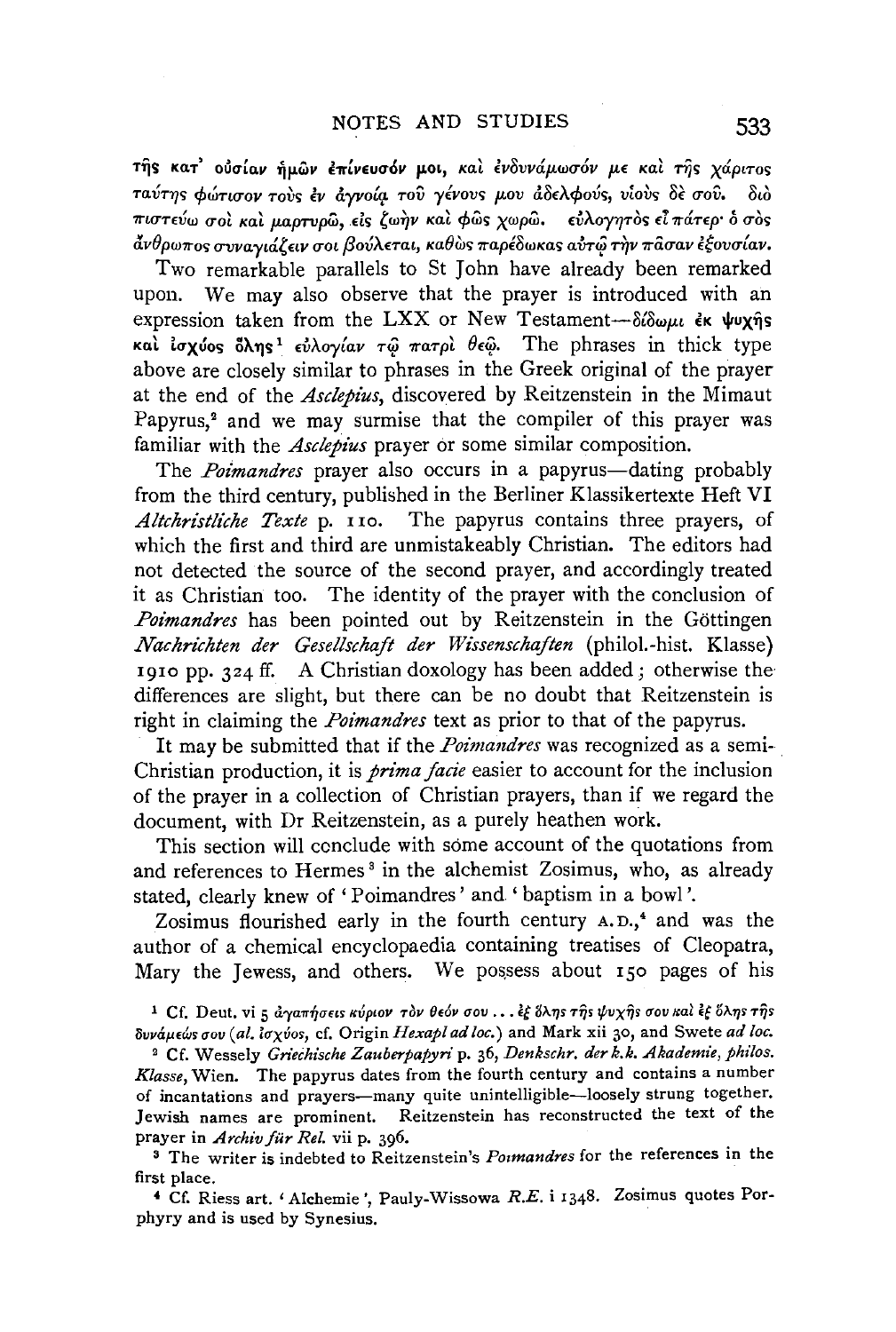#### THE JOURNAL OF THEOLOGICAL STUDIES 534

works, which have come down to us in the form of extracts made later by Byzantine commentators, whose comments and interpolations are not always easy to distinguish from the original. His remains are a queer jumble of chemistry and magic.<sup>1</sup> The following passage<sup>2</sup>  $\frac{1}{\sqrt{1-\frac{1}{\sqrt{1-\frac{1}{\sqrt{1-\frac{1}{\sqrt{1-\frac{1}{\sqrt{1-\frac{1}{\sqrt{1-\frac{1}{\sqrt{1-\frac{1}{\sqrt{1-\frac{1}{\sqrt{1-\frac{1}{\sqrt{1-\frac{1}{\sqrt{1-\frac{1}{\sqrt{1-\frac{1}{\sqrt{1-\frac{1}{\sqrt{1-\frac{1}{\sqrt{1-\frac{1}{\sqrt{1-\frac{1}{\sqrt{1-\frac{1}{\sqrt{1-\frac{1}{\sqrt{1-\frac{1}{\sqrt{1-\frac{1}{\sqrt{1-\frac{1}{\sqrt{1-\frac{1}{\sqrt{1-\frac{1}{\sqrt{1-\frac{1$ 

Σύ γούν μή περιέλκου ώς γυνή, ώς και έν τους κατ' ένείαν εξειπόν σοι. και μή περιρέμβου, ζητούσα θεόν άλλ' οικάδε καθέζου, και θεός ήξει προς σέ δ πανταγού ών και ούκ εν τόπω ελαγίστω ώς τα δαιμόνια καθεί ομένη δε τω σώματι, καθέζου και τοις πάθεσιν, επιθυμία ήδονη θυμω λύπη και ταις ιβ' μύραις του θανάτου και ούτως αυτήν διευθύνουσα προσκαλέση προς έαυτήν τὸ θεῖον καὶ οὖτως ἦξει τὸ πανταχοῦ ὢν καὶ οὐδαμοῦ καὶ μὴ καλουμένη. πρόσφερε θυσίας τοις..., μη τας προσφύρους, μη τας θρεπτικας αυτών, και προσηνείς, άλλα τας αποθρεπτικάς αύτων και αναιρετικάς δε προσεφώνησεν Μεμβρής των Ίεροσολύμων βασιλεί Σολομώντι, αύτος δε μάλιστα Σολομών δσας έγραψεν άπό της έαυτού σοφίας· και ούτως ένεργούσα, επιτεύξη των ννησίων και φυσικών καιρικών ταύτα δε ποίει έως παντελειωθής την ψυχήν. .<br>όταν δε έπιγνούσα αύτην τελειωθείσαν, τότε και των φυσικών της ύλης κατάπτησον, καί καταδραμούσα έπι Ποιμένανδρα, και βαπτισθείσα τώ κρατήρι, ανάδραμε<sup>3</sup> έπι το γένος το σόν.

Whatever may be the meaning of this obscure passage, we have undoubtedly here an allusion to the  $\Pi_{\alpha\mu\alpha}$  and the  $\kappa_{\beta}$  and the  $\kappa_{\beta}$  of the Corpus Hermeticum. Another passage in Zosimus further illustrates the connexion<sup>4</sup>: Σύ δέ, ω μακαρία, παύσαι άπὸ τῶν ματαίων στοιχείων, τῶν τας άκοάς σου ταραττόντων. ήκουσα γαρ ότι μετα Παφνουτίας της παρθένου και άλλων τινών απαιδεύτων ανδρών διαλέγη. και άπερ ακούεις παρ' αυτών μάταια και κενα λογύδρια πράττειν επιχειρείς. παύσαι ούν άπο των τετυφλωμένων τον νούν και άγαν καιομένων· και γαρ κάκείνους έλεηθήναι δεί και ακούσαι τον λόγον της αληθείας, καθώς είσιν άξιοι, επειδη και αυτοι άνθρωποί είσιν, άλλ' ού βούλονται έλέους έπιτυχείν. In view of the former passage, the parallels here to the following quotations from the Corpus can hardly be accidental :-

Ι 26 λοΐπον τί μέλλεις; ούχ ώς πάντα παραλαβών καθοδηγός γίνη τους άξίοις; XIII 3 δρώ τιν' έν έμοι άπλαστον θέαν γεγενημένην εξ έλέου θεού

XIII 8 αφίστανται δ' αύται (i. e. various vices) από του ελεηθέντος ύπο  $τού θεού$ 

This use of  $\zeta \wedge \epsilon$  os,  $\zeta \wedge \epsilon \eta \theta \hat{\eta}$  var may be due to Jewish influence

<sup>1</sup> Cf. Berthelot Les Alchimistes grecs p. 201.

<sup>2</sup> Berthelot op.  $ct.$  p. 244. No attempt has been made to correct the mistakes in the MS readings.

<sup>3</sup> Cf. Corp. Herm. x 16 αναδραμούσης της ψυχης είς έαυτήν.

<sup>4</sup> Berthelot op. cit. p. 190.

<sup>6</sup> Usages of theos in Epictetus are by Lightfoot (Philippians p. 314 n. 3, and by Bonhoffer Epiktet u. d. Neue Testament p. 69). Particularly striking is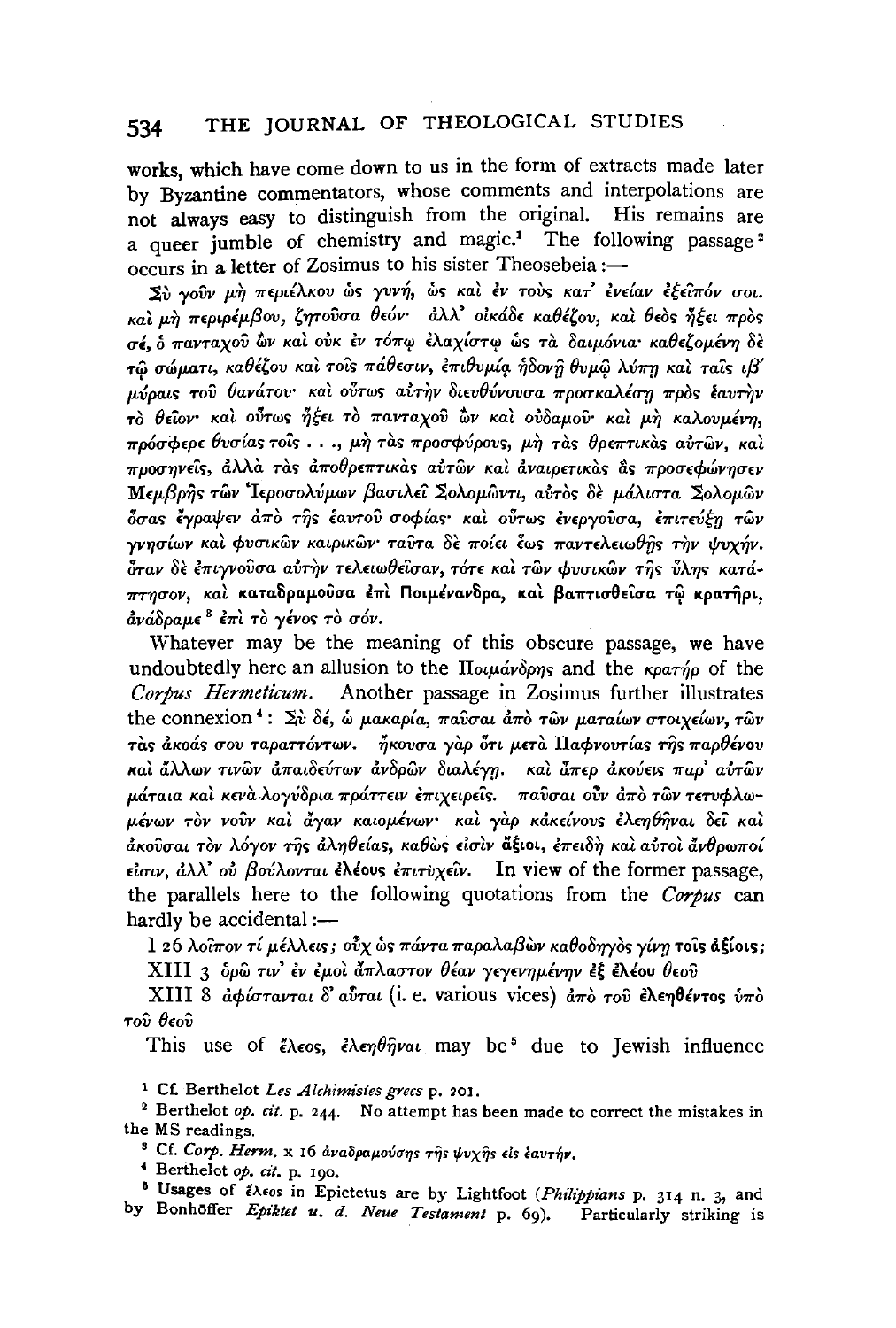(cf. e.g., Jer. vii 16 and LXX and New Testament passim) for in this alchemistic literature 'Moses', 'Mary', and Jews in general play a large part. Particularly significant is the association of 'Hermes' with Jewish works.<sup>1</sup> Hence also it is not surprising to find Zosimus using Genesis  $i^2$ . much as we found it used in *Corp. Herm.* i and iii, and also in the Hermetic fragment preserved by Cyril of Alexandria referred to above  $(p. 523 n. 3)$ .

One more quotation from 'Hermes' in Zosimus must be referred to, because it contains one direct mention of, and much allusion to, Jesus Christ.

It occurs in a letter to Theosebeia<sup>3</sup>: "O  $\mu\epsilon\nu\tau\omega$  'Ep $\mu\hat{\eta}$ s  $\epsilon\nu\tau\hat{\omega}$   $\pi\epsilon\rho\hat{\iota}$ άναυλίας διαβάλλει και την μαγείαν, λέγων ότι ού δει τον πνευματικον άνθρωπον τὸν ἐπιγνῶντα ἑαυτόν, οὖτε διὰ μαγείας κατορθοῦν τι, ἐὰν καὶ καλὸν νομίζηται, μηδε βιάζεσθαι την ανάγκην, άλλ' έαν ως έχει φύσεως και κρίσεως· πορεύεσθαι δε δια μόνου του ζητείν, έαυτον και θεον επιγνώντα, κρατείν την άκατονόμαστον τριάδα· και έαν την είμαρμένην δ θέλει ποιείν, τώ έαν τη σπηλώ,<sup>4</sup> τουτέστιν τώ σώματι. και ούτως, φησί, νοήσας και πολιτευσάμενος θεάση τον θεού υίον πάντα γινόμενον των δσίων ψυχών ένεκεν ίνα αύτην έκσπάση έκ τοῦ χώρου τῆς εἱμαρμένης ἐπὶ τὸν ἀσώματον, ὅρα αὐτὸν γινόμενον πάντα, θεόν, άγγελον, άνθρωπον παθητόν· πάντα γαρ δυνάμενος πάντα δσα θέλει γίνεται, καὶ πατρὶ ὑπακούει διὰ παντὸς σώματος διήκων, φωτίζων τὸν έκάστης νούν είς τον εύδαίμονα χώρον ανώρμησεν, όπουπερ ήν και προ του το σωματικὸν γενέσθαι, αὐτῷ ἀκολουθοῦντα καὶ ὑπ' αὐτοῦ ὀρεγόμενον καὶ δδηγούμενον είς έκείνο τὸ φῶς. An interesting passage follows in which Adam and Tat ( $\Theta$ wi $\theta$ ) are identified, and a distinction is drawn between δ σάρκινος Αδάμ and δ έσω αύτου άνθρωπος δ πνευματικός. το δε προσηγορικόν αύτου όνομα, Zosimus continues, φως καλείται, άφ' ού και φώτας παρηκολούθησε λέγεσθαι τούς άνθρώπους. This heavenly being was persuaded, when he was  $\phi$ ως, ενδύσασθαι τον παρ' αύτου (?) 'Αδάμ, τον εκ της είμαρμένης, τον έκ των τεσσάρων στοιχείων. The story of Prometheus, Epimetheus, and Pandora is then introduced: Pandora is Eve, and Prometheus and Epimetheus correspond to the spiritual and fleshly Adam respectively, and are together one Man. Kai  $\pi$ *ore*  $\mu$ èv  $\psi \nu \chi \hat{\eta}$ s  $\zeta \chi \epsilon \iota$ είκόνα ο Προμηθεύς, πότε δε νοός, πότε δε σαρκός, δια την παρακοήν του

Epictetus ii 7, 12 τον θεον επικαλούμενοι δεόμεθα αύτου. ''Κύριε ελέησον' επίτρεψόν μοι ἐξελθεῖν." (Cf. also Paris Pap.  $5I =$  Milligan Greek Papyri no. 6 1. 24.) This, however, is surely insufficient evidence to support Dr Norden's statement (Agnostos Theos p. 389) that the Church borrowed the kyrie eleison from Hellenic ritual, in view of such passages as Matt. xv 22, xx 31; Ps. 13.

<sup>1</sup> Cf. e.g. Berthelot op. cit. p. 232 και ταύτα μόνοι Εβραίοι και αί ιεραί Ερμού  $\beta$ ί $\beta$ λοι...

<sup>2</sup> Berthelot  $op. cit. p. 135.$ 

<sup>3</sup> *Ib. op. cit.* p. 230.

<sup>4</sup> Clearly  $\pi\eta\lambda\hat{\varphi}$  should be read. No attempt has been made to emend the MS text.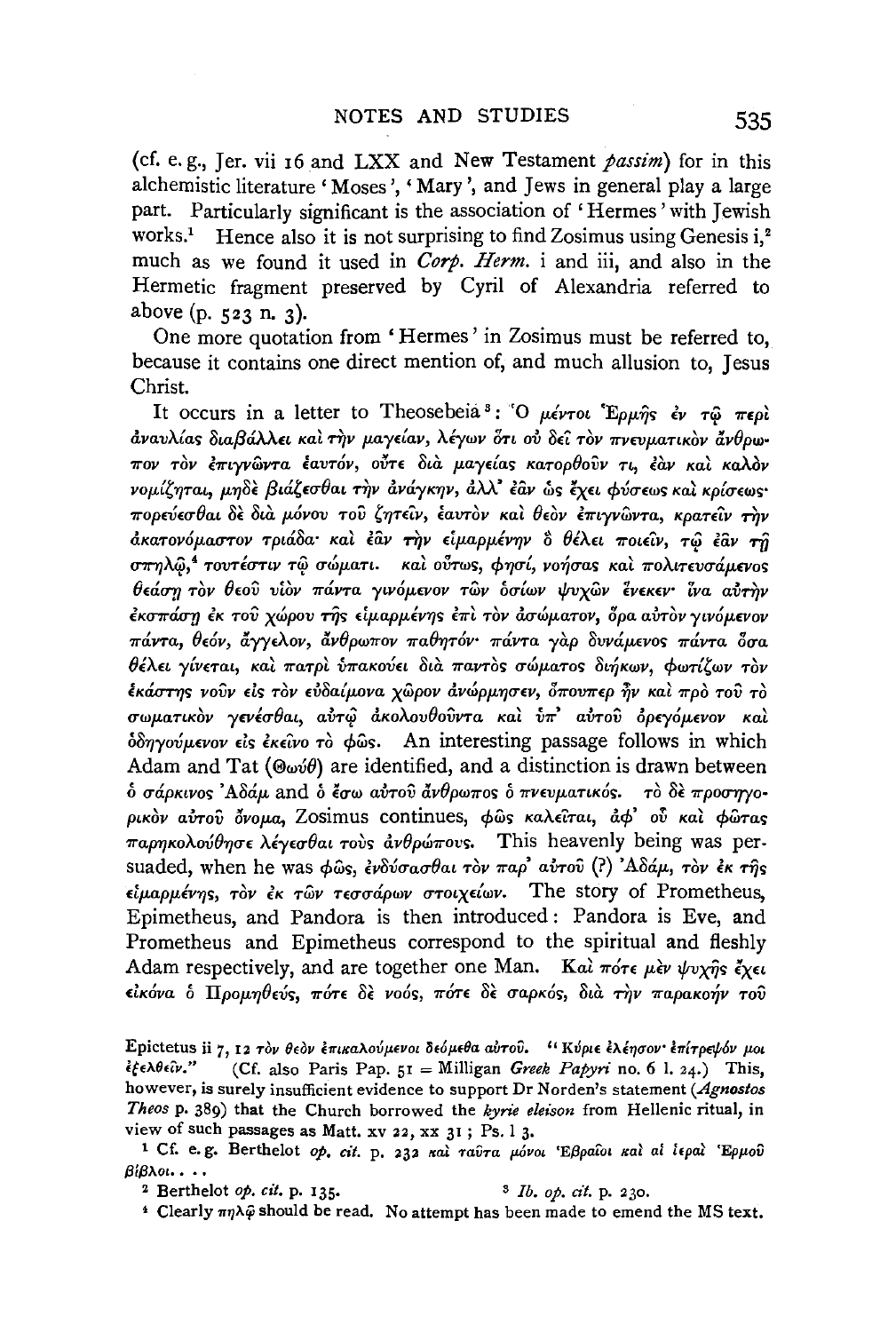$\sum T \pi \mu \eta \theta \epsilon$ ως ην παρήκουσε του Προμήθεως του ίδίου φησί γαρ ο νους  $^1$  ήμων .<br>Ο δε νίος του θεού πάντα δυνάμενος, και πάντα γινόμενος ότε θέλει, ως θέλει. φαίνει έκάστω Αδάμ προσην Ιησούς Χριστός (δς) ανήνεγκεν, όπου και το πρότερον διήγον φώτες καλούμενοι. Εφάνη δε και τοις πάνυ άδυνάτοις ανθρώποις, άνθρωπος γεγονώς, παθητός και ραπιζόμενος, και λάθρα τους ιδίους φώτας συλήσας, άτε μηδεν παθών, τον δε θάνατον δείξας καταπατείσθαι, και έδοσθαι και έως άρτι και του τέλους του κόσμου τόποισι λάθρα, και φανερα συλλών τους έαυτου, συμβουλεύων αύτους λάθρα, και δια του νοος αύτων καταλλαγήν ένειν του παρ' αύτων 'Αδάμ, κοπτομένου και φονευομένου παρ' αύτων τυφληγορούντος και διαζηλουμένου τω πνευματικώ και φωτεινώ ανθρώπω, τον  $\epsilon_{\alpha}$   $\partial y$   $\partial \alpha$   $\partial \alpha$   $\partial \alpha$   $\partial \alpha$   $\partial \alpha$  are a  $\partial \alpha$ . This continues until the coming of the  $\frac{\partial u}{\partial y}$   $\frac{\partial u}{\partial y}$  as  $\frac{\partial u}{\partial y}$  who says that he is the Son of God, although he is άμορφος both of body and soul. of δε φρονιμώτεροι γενόμενοι έκ της καταλήψεως του όντως υίου του Θεού, δίδουσιν αύτω τον ίδιον Αδάμ είς φόνον, τα έαυτών φωτεινά πνεύματα σώζοντες (ες) ίδιον γώρον δπουπερ και προ κόσμου  $\eta_{\sigma\alpha\nu}$ . Before the  $\frac{\partial \nu}{\partial \mu}$  back  $\frac{\partial \nu}{\partial \mu}$  comes himself, he sends a  $\pi \rho \delta \delta \rho \rho \omega \sigma$ from Persia. και ταυτα μόνοι Έβραΐοι και αι ιεραι Έρμου βίβλοι περι του φωτεινού ανθρώπου, και του όδηγου αύτου υίου θεού και του γηίνου 'Αδάμ, και του δδηγου αύτου άντιμίμου του δυσφημία λέγοντος έαυτον είναι υίον θεου πλάνη.

¥

It is significant that this curious amalgam of Egyptian, Greek, Jewish, and Christian ideas was associated with 'Hermes'. Since it purports to come from the same hand as almost the only reference to 'Poimandres' that has been discovered, we may be prepared to assign more weight to Jewish influence than Dr Reitzenstein seems prepared to allow, and to regard Christian influence as at least possible.

## **TTT**

The bulk of the Hermetic writings were probably written in the third century or not earlier than the end of the second century. Lactantius supplies us with our first reliable date for the extant literature, but philosophical writings under the name of Hermes were current in the first decade of the third century when Tertullian wrote the *De anima* and Adversus Valentinianos. However, as we have seen, 'Hermetic' conceptions are not markedly original, and they may, without question, be regarded as products of a movement reaching back far beyond the date of the writings themselves. Dr Reitzenstein in his *Poimandres* regards Hermetic doctrine as a combination of Stoic and Egyptian theories dating from the time of the Ptolemies.<sup>2</sup> I am not qualified

<sup>1</sup> Cf. the title of Corp. Herm. xi Novs  $\pi \rho \delta s$  'Epuny.

<sup>2</sup> Reitzenstein's *Poimandres* is not easy reading : there is a convenient summary of his position in Krebs Der Logos als Heiland pp. 126-133, and in Dr Bethune-Baker's review of the latter in this JOURNAL, October 1913. Reitzenstein's Agyptomanie is vigorously attacked by Zielinski Archiv f. Rel. 1906 pp. 27 foll.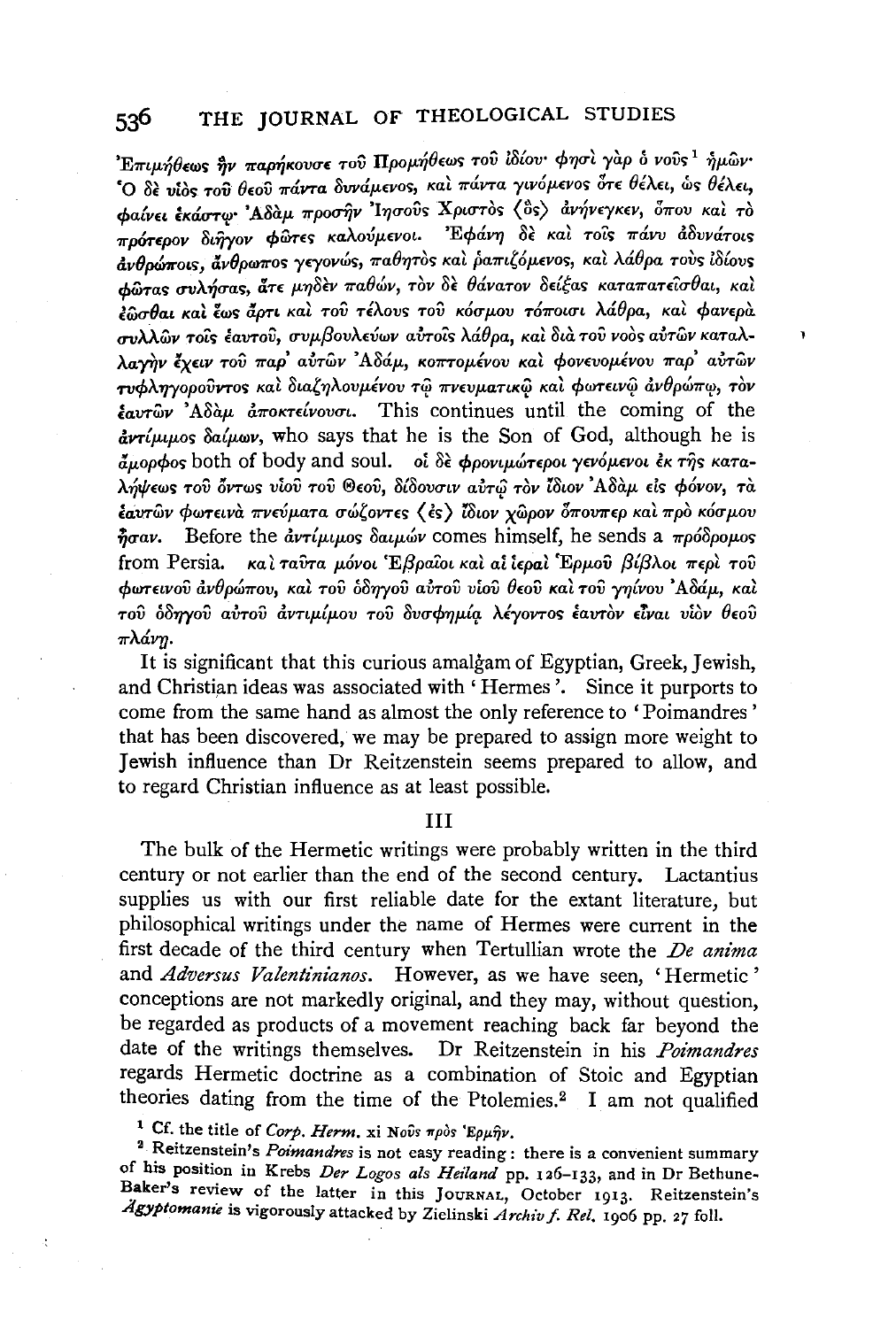to express an opinion on the extent of Egyptian influence, but it appears to me that the *Asclepius* at any rate, and the allied numbers of the *Corpus* are little more than popularized Greek metaphysics, coloured by astrology.

Dr Reitzenstein further maintained that the *Poimandres* presupposed a 'Gemeinde ', founded probably about the time of the birth of Christ and lasting down to the fourth century.<sup>1</sup> In the course of the second century it spread to Rome (this takes in Hermas) and in the third became absorbed in other Hermetic ' Gemeinden '. This theory has not won acceptance among scholars ; M. Cumont has pointed out that there is no trace, at any rate in the Latin world, of a Hermetic sect with clergy and a *cultus*<sup>2</sup>; but I venture to suggest that it has not been generally recognized how drastic an alteration of Dr Reitzenstein's estimate of the writings is required, if we abandon his theory of a community (for which there is no evidence beyond the writings themselves) lasting through several centuries.

It will be well first to have the verdict of two eminent scholars on 'Hermetism '. Dr W. Kroll, criticizing Reitzenstein, says: 'Least ot all can I believe in communities of Poimandres (at the time of the birth of Christ), Nus, Anthropos, &c.; and our writings are not to be considered as liturgies of these communities, on the contrary, their character is purely literary.'<sup>3</sup> M. Cumont, speaking of the mysteries of Isis, remarks that '" Hermetism", which tried to construct a theology to satisfy all minds by a skilful mixture of Greek, Egyptian, and Semitic elements, never appears to have been imposed generally on the Alexandrine Mysteries, which are earlier than it; and, even so, it was unable to escape the contradictions of Egyptian thought. It was not in virtue of its doctrine that Isiac religion had its hold over men's hearts'.•

Recent investigation of religious thought and practice in the Graeco-Roman world at the time of the rise of Christianity has shewn that a philosophico-religious view of the world was widely held. Stoicismtempered with Platonism and dominated by astrology-held the field. German research has taught us to discover Posidonius, the elder contemporary of Cicero, behind much of Philo, of Seneca, and of Plutarch, and to recognize him as the forerunner of a host of lesser writers. The Hermetic writings are later in date, but they may be assigned, broadly speaking, to the movement associated with Posidonius.<sup>5</sup> The other fact which is being pressed home by recent research is the prevalence

<sup>1</sup>*Op. cit.* 248. 2 *Les Religions orientates* p. 340 n. 41. 8 Art. 'Hermes Trismegistos' Pauly-Wissowa R.E. viii pp. 820-821 (1912).

<sup>&</sup>lt;sup>4</sup> Les Religions orientales p. 132.

<sup>•</sup> Cf. the interesting account of Posidonius in E. Bevan's *Stoics and Sceptics*  pp. 85 foll.